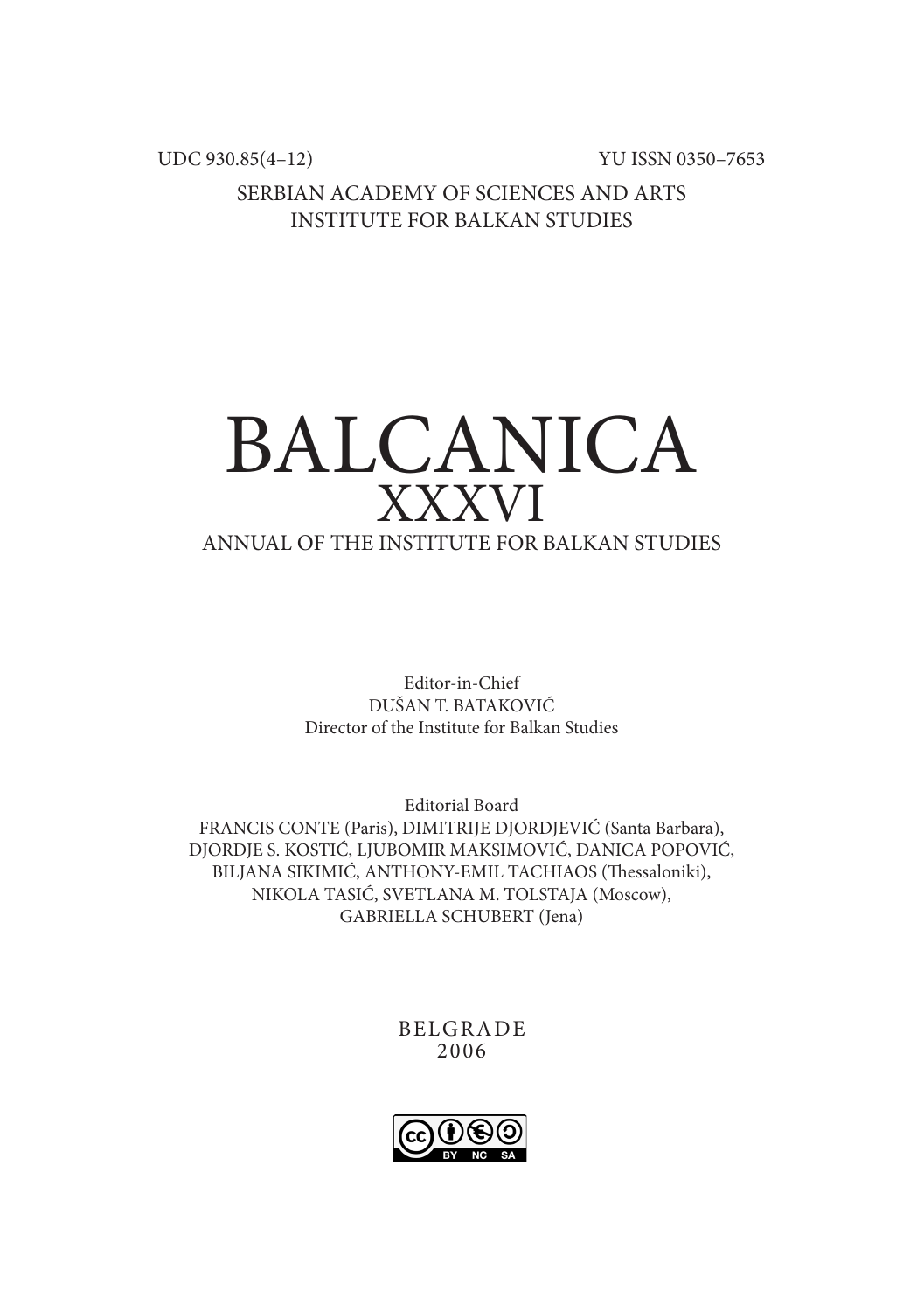## Jovan Zametica

## **Sir Austen Chamberlain and the Italo-Yugoslav Crisis over Albania February-May 1927**

The famous British historian A. J. P. Taylor described Mussolini as a "vain, blundering boaster without either ideas or aims". In respect of Mussolini's foreign policy, however, this assessment can be disputed. Even Taylor himself goes on to add: "Fascist foreign policy repudiated from the outset the principles of Geneva."1 If there is a single area of Mussolini's activities where he demonstrated ideas, aims and indeed consistency, it is to be related to Italy's foreign policy from 1922 when he assumed power. He proved this very quickly, in 1923, when his fleet bombarded Corfu, blaming this incident on a completely innocent Greek government and showing utter contempt for the League of Nations which he was known to consider as an 'academic' organization. Among his bombastic early declarations stands out the one in which he argued that treaties were not eternal, that they were not irrevocable.

Mussolini's early foreign policy aimed, somewhat implausibly given the awesome naval power of Britain and France (notwithstanding their rivalry), at making the Mediterranean Italy's *mare nostrum.* But the ambition was real enough, founded as it was on Mussolini's vision of creating "a new Roman Empire", something which could only mean aggrandizement, peaceful or not, in Africa and the Balkans. As regards the Balkans, Mussolini's policy was bound to bring Italy into an early dispute with the newly-established Kingdom of Serbs, Croats and Slovenes, just across the Adriatic. Already referred to as "Yugoslavia" even before the official change of its name in 1929, the country had clashed with Italy at the Paris Peace Conference over the so-called "Adriatic Question" in which Italy had demanded from the Allies (in the secret Treaty of London) large chunks in the eastern Adriatic as a reward for her entry into the war in 1915. But President Woodrow Wilson, known for opposing secret treaties, would have none of that and Italy became, even before the advent of the Fascist regime,

<sup>&</sup>lt;sup>1</sup> A. J. P. Taylor, *The Origins of the Second World War* (Harmondsworth: Penguin Books Ltd, 1974), 85.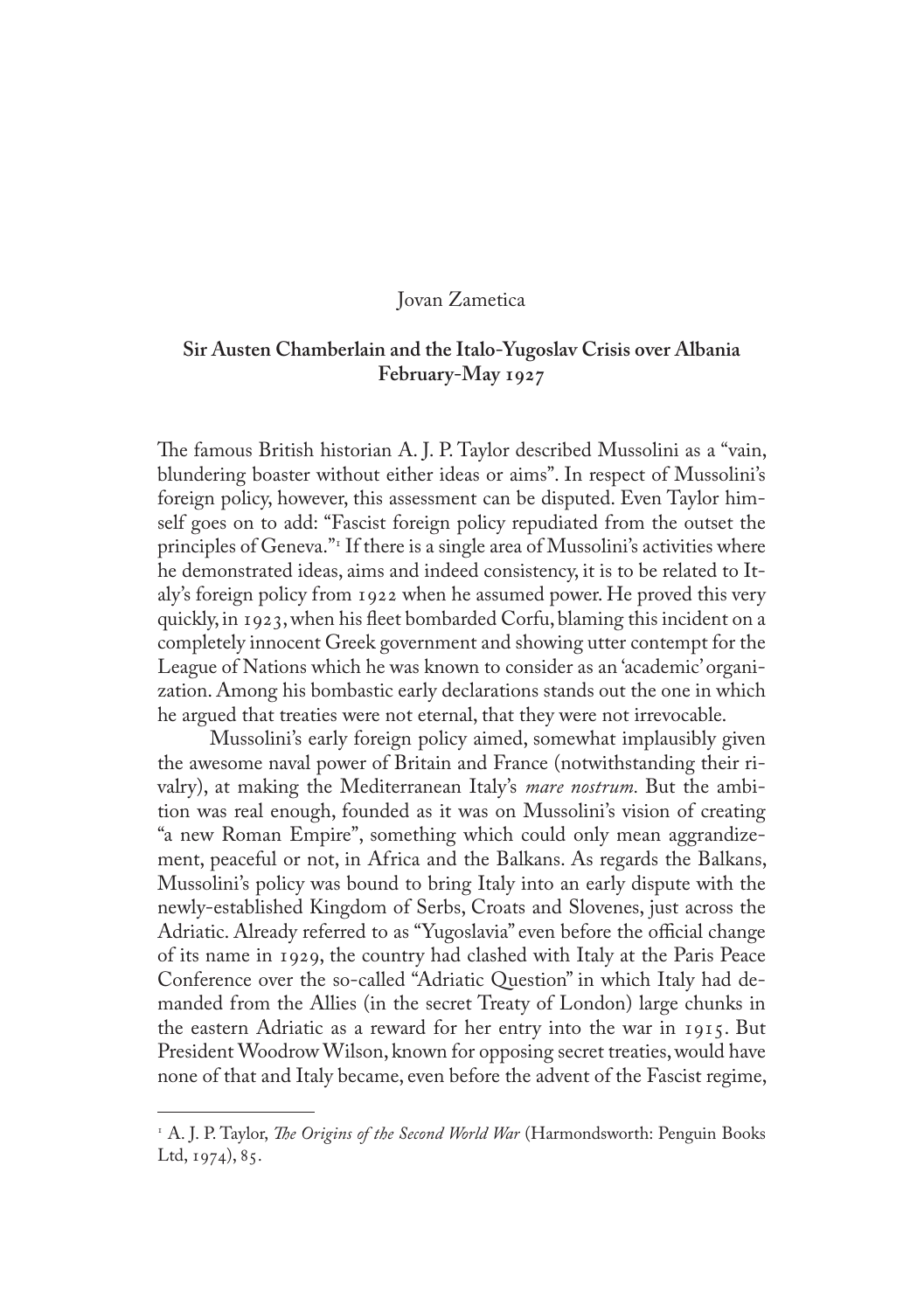a revisionist power seeking to improve on its "mutilated victory".<sup>2</sup> In 1920 France and Britain came up with a proposal that would form part of a general 'compromise' to resolve the Adriatic Question whereby northern Albania should become an autonomous province of Yugoslavia, Greece being rewarded generously in the south, with the remainder becoming Italy's mandated area. But President Wilson predictably objected.3

The Adriatic Question dragged on for a while, but a significant achievement was reached in 1920 when Italy and Yugoslavia signed the Treaty of Rapallo which settled the frontier between the two countries, although the disputed city of Fiume continued to constitute a problem. This matter was solved in January 1924 when the Yugoslav prime minister Nikola Pašić signed with Mussolini the Pact of Rome by which Italy received Fiume and its port. But the Pact also contained an undertaking that Italy and Yugoslavia should in the event of international complications consult together before either country took measures likely to affect the interests of the other. This, as will be seen, was to prove a highly contentious issue between Italy and Yugoslavia. Another significant diplomatic development in the early 1920s was the establishment of what became known as "The Little Entente", a series of Czechoslovak-Yugoslav-Romanian defensive conventions, concluded between August 1920 and June 1921, and aimed against the revisionism of the defeated Hungary and Bulgaria. This series of treaties was strongly backed by France.4 Italy, in fact, also had a good reason to support the Little Entente as it certainly did not wish to see a restoration of the Habsburg Empire, though its subsequent policy proved very different as it was to extend support to Hungary and Bulgaria.5 What brought Italy on a collision course with Yugoslavia, however, was the Albanian question.<sup>6</sup>

<sup>2</sup> For an early account of this question, see Edward James Woodhouse and Chase Going Woodhouse, *Italy and the Jugoslavs* (Boston: Richard G. Badger, The Gorham Press, 1920). See also Dragan R. Živojinović, *America, Italy and the Birth of Yugoslavia (1917- 1919)*, (New York: Columbia University Press, East European Quarterly, Boulder, 1972); Ivo J. Lederer, *Yugoslavia at the Paris Peace Conference: A Study in Frontiermaking*  (New Haven and London: Yale University Press, 1963); and René Albrecht-Carrié, *Italy at the Paris Peace Conference* (Hamden, Conn.: Archon Books, 1966).

<sup>3</sup> See C. A. Macartney and A. W. Palmer, *Independent Eastern Europe: A History* (London: Macmillan, 1966), 133.

<sup>4</sup> See Robert Machray, *The Little Entente* (London: George Allen & Unwin Ltd., 1929).

<sup>5</sup> See Vuk Vinaver, *Jugoslavija i Mađarska 1918-1933* (Belgrade: Institut za savremenu istoriju, 1971), and the same author's *Jugoslavija i Francuska između dva rata* (Belgrade: Institut za savremenu istoriju, 1985).

<sup>6</sup> Among contemporary British, almost uncritically pro-Albanian accounts, the following should be mentioned: J. Swire, *Albania: The Rise of a Kingdom* (London: Williams & Norgate Ltd., 1929); Ronald Matthews, *Sons of the Eagle: Wanderings in Albania* (Lon-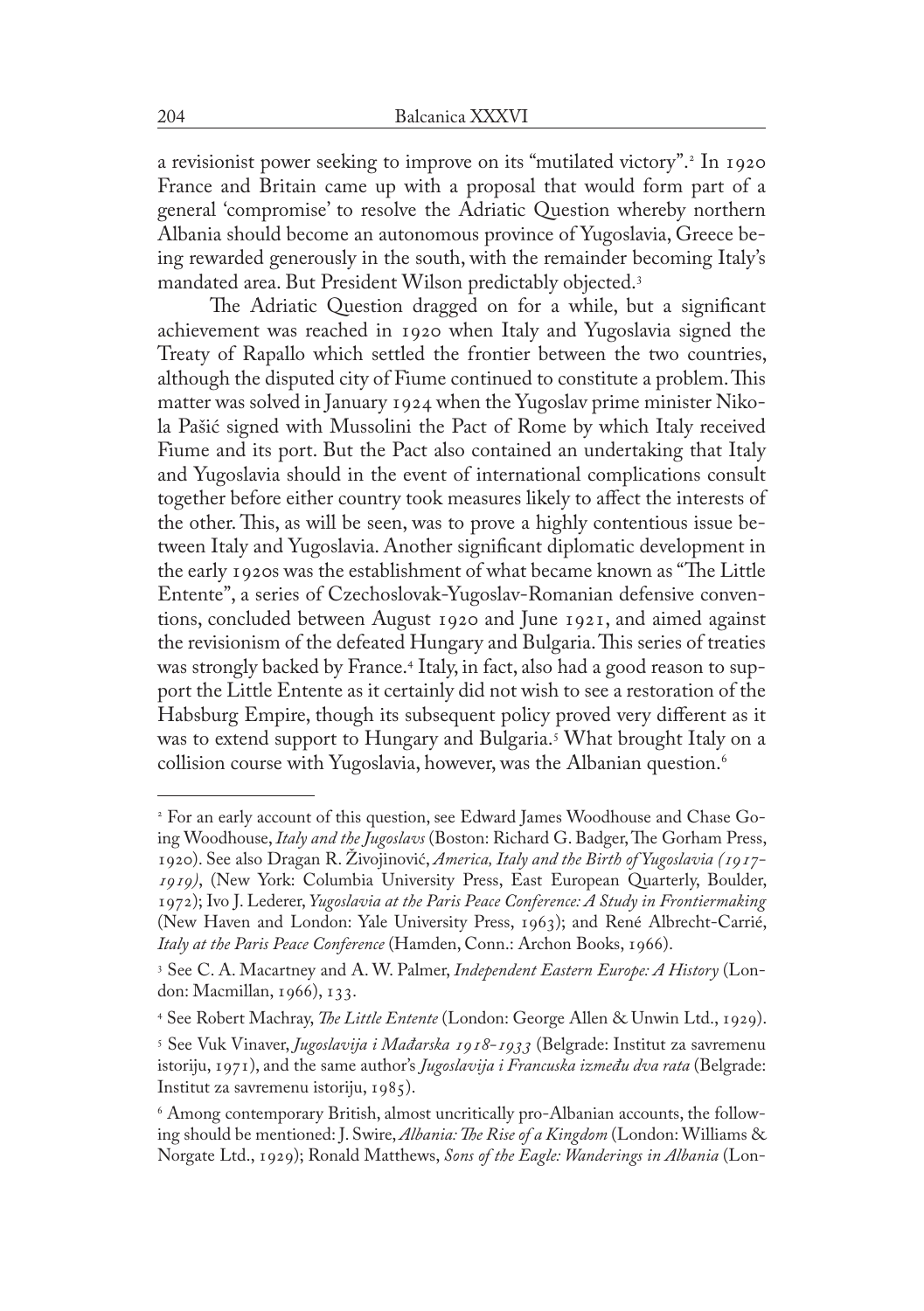Now, just as Belgium had been seen historically by Britain as a country of the utmost strategic importance – as Napoleon had remarked, the city of Antwerp being a pistol pointed at the heart of England – "Albania has been defined as the Italian Belgium."7 This actually made a lot of sense. With a highly indented eastern Adriatic coast, not to mention the unparalleled possibilities of stationing major naval forces in the Gulf of Cattaro, Italy had a legitimate strategic interest in preventing a major power establishing itself across the Adriatic with only so few nautical miles away from its practically defenceless eastern shores. It was thus not without reason that Italy had been against Austria's attack on Serbia in 1914. For this was serious political and military business, entirely understood by the Italian politicians who negotiated the secret Treaty of London. Concerning Albania, Article 6 of the Treaty stipulated: "Italy shall receive full sovereignty over Valona, the island of Saseno and surrounding territory of sufficient extent to assure defence of these points." Article 7 further stipulated: "Should Italy obtain the Trentino and Istria … together with Dalmatia and the Adriatic islands … and if the central portion of Albania be reserved for the establishment of a small autonomous neutralized state, Italy shall not oppose the division of northern and southern Albania between Montenegro, Serbia and Greece should France, Great Britain and Russia so desire. Italy shall be charged with the representation of the State of Albania in its relations with foreign powers…"8

don: Methuen & Co. Ltd., 1937); J. Swire, *King Zog's Albania* (London: Robert Hale and Company, 1937); and Nigel Heseltine, *Scarred Background: A Journey through Albania* (London: Lovat Dickinson Limited, 1938). To this should be added contemporary British pro-Fascist works such as that by Ion S. Munro, *Through Fascism to World Power* (London: Alexander Maclehose & Co., 1933). A pro-Yugoslav British work, which unfortunately stops in 1922, is that by Henry Baerlin, *A Difficult Frontier (Yugoslavs and Albanians)*, (London: Leonard Parsons, 1922). For a sympathetic contemporary Serbian view of Zogu, accompanied by a sharp criticism of Belgrade's policy towards Albania, see Milosav Jelić, *Albanija: zapisi o ljudima i događajima* (Belgrade: Geca Kon, 1933). Most modern accounts understandably concentrate on Kosovo rather than Albania proper. Two useful works are Nicolas J. Costa, *Albania: A European Enigma* (New York: East European Monographs, 1995), and Miranda Vickers, *The Albanians: A modern History* (London: I. B. Tauris, 1995). See also Ramadan Marmullaku, *Albania and the Albanians*  (London: C. Hurst and Company, 1975). Noel Macolm's celebrated *Kosovo: A Short History* (London: Macmillan, 1998), which covers Albania to a considerable extent, is remarkable only by its grotesque distortions, presumably motivated by the author's wellknown anti-Serbian views. This "work" is best left to gather dust on bookshelves.

<sup>7</sup> Maxwell H. H. Macartney and Paul Cremona, *Italy's Foreign and Colonial Policy 1914– 1937* (London: Oxford University Press, 1938), 96.

<sup>8</sup> Quoted in George Slocombe, *The Dangerous Sea: The Mediterranean and its Future*  (London: Hutchinson & Co., 1936), 83.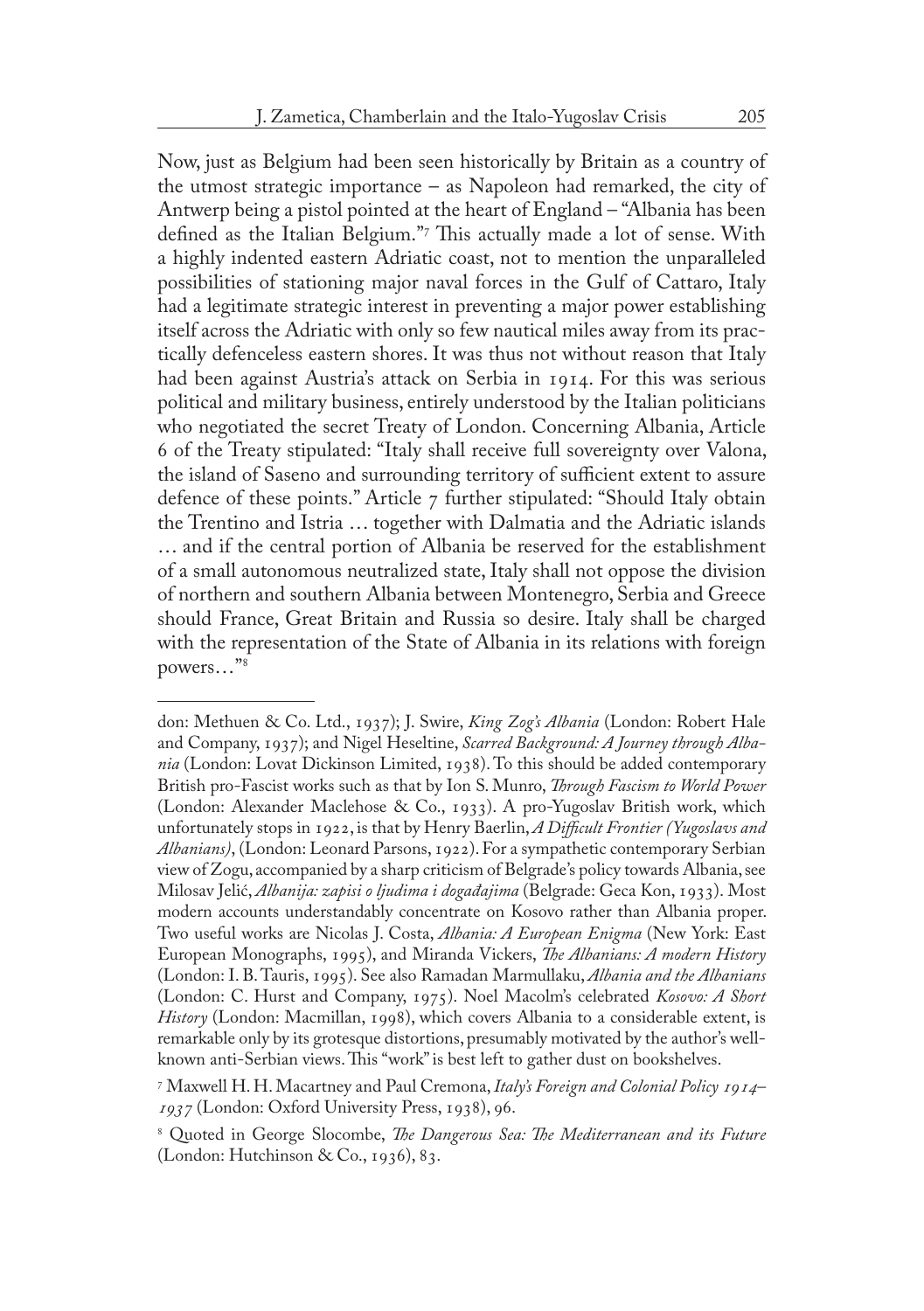Thus Italy cannot be accused of exaggerated greed regarding Albania: it merely sought to obtain there a small client state, a bridgehead for some future expansion in the region, while the rest of the country could be conveniently divided between its small Balkan neighbours precisely in order to keep any stronger powers out. What, however, the Italians failed to envisage in 1915 was that a potentially strong Yugoslavia would emerge at the end of the war. And if Italy had valid reasons to bring Albania into its sphere of influence, so did Yugoslavia, and especially Serbia. In the first place, since its creation in 1913, Albania proved Europe's most unstable country, something that Belgrade could not contemplate with equanimity. And second, the Serbian province of Kosovo, bordering on Albania, contained a large population of ethnic Albanians deeply hostile to the Serbs.9 Already in 1915, before they were forced to retreat in the face of the combined Austrian-German-Bulgarian onslaught, the Serbs had successfully invaded Albania where they received at least a partial welcome.

Hardly surprising, then, that Belgrade was always going to take a deep interest in the chronically chaotic affairs of Albania. The country had changed government no fewer than six times between 1920 and 1922.<sup>10</sup> Its first head of state, the young and hopelessly incompetent Prince Wilhelm of Wied, abandoned his new country after only six months in September 1914, never to return again to such a hotbed of cloak and dagger politics.<sup>11</sup> The Serbs had, already during the First World War, an important ally in Albania. This was Essad Pasha Toptani who had declared himself President at Durazzo. His chief domestic rival was Ahmed Bey Zogu, a political oppor-

<sup>9</sup> The Kosovo Albanians had established a "Kosovo Committee" with a military wing (the so-called *kaçak* movement), carrying acts of violence against the Serbs.

<sup>&</sup>lt;sup>10</sup> The French used to describe Albania thus: *Pays balkanique, pays volcanique*. For a massive documentary background to Serb (and Yugoslav)–Albanian relations, see Ljubodrag Dimić and Djordje Borozan, eds., *Jugoslovenska država i Albanci*, 2 vols. (Belgrade: Službeni list SRJ, vol. I, 1998, vol. II, 1999). See also Emilija Aleksić, ed., *Iz istorije Albanaca* (Belgrade: Zavod za izdavanje udžbenika SR Srbije, 1969); Djoko Slijepčević, *Srpsko-arbanaški odnosi kroz vekove sa posebnim osvrtom na novije vreme,* 4th rev. ed. (Himmelsthür [W. Germany], 1983); Radovan Samardžić *et al*., *Kosovo i Metohija u srpskoj istoriji* (Belgrade: Srpska književna zadruga, 1989); Dušan T. Bataković, *The Kosovo Chronicles* (Belgrade: Plato, 1992); Djordje Borozan, *Velika Albanija: porijeklo, ideje, praksa* (Belgrade: Vojnoistorijski institut VJ, 1995); Miodrag Marović, *Balkanski džoker: Istorijska hronika nastajanja i razvoja albanskog pitanja* (Bar: JP Kulturni centar, 1995); Dimitrije Bogdanović, *Knjiga o Kosovu*, 4th ed. (Belgrade: Narodna knjiga and Vojnoizdavački zavod, 1999); and Sreten Draškić, *Evropa i albansko pitanje* (Belgrade: Mala biblioteka SKZ, 2000).

<sup>&</sup>lt;sup>11</sup> The majority Muslim Albanian population harboured suspicions of this Protestant prince.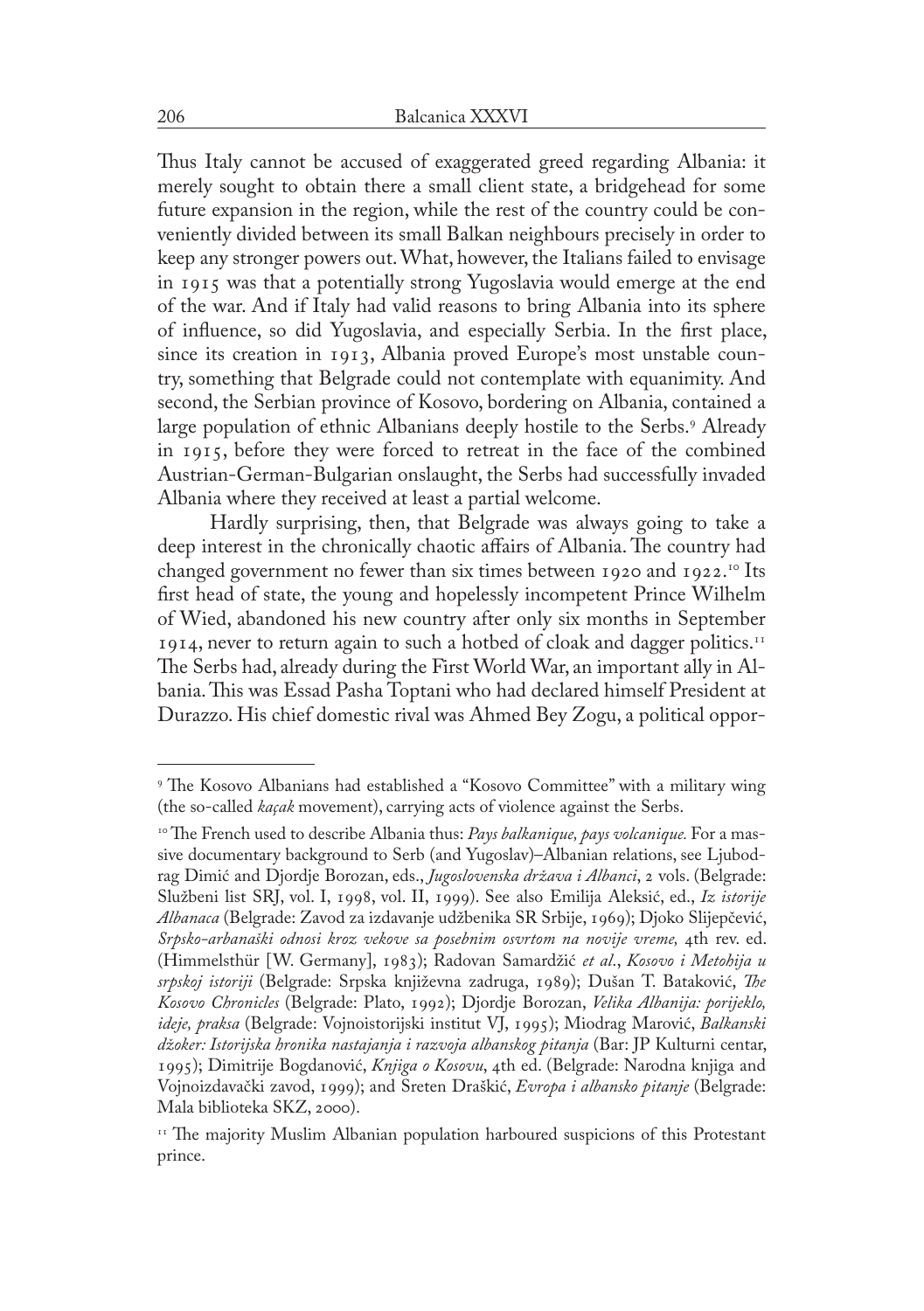tunist of the first rank, a true "aficionado of the art of *realpolitik*"12 who, just like Toptani, was not above offering his political services to Serbia. Toptani was in 1916 forced to flee to Italy, thus leaving Zogu to fill the gap which he did by ingratiating himself to the occupying Austrians who awarded him the rank of Colonel and apparently also gave him gold to finance battles against the Italians who had landed with their forces in the southern port of Valona in the south claiming compensation for the Austrian invasion of Serbia.<sup>13</sup> But during the First World War, although Albania was formally neutral, the country had no government as such, and it was only in January 1920 that a provisional administration came into existence at the Congress of Lushnjë. Zogu became the interior minister and commander in chief of the army. In the same year Albania became a member of the League of Nations. In November 1921 the Conference of Ambassadors (Britain, France, Italy and Japan) made a curious but in any case pragmatic decision whereby it recognized that any violation of the frontiers or independence of Albania might constitute a danger for the strategic safety of Italy, and agreed that, should such a danger arise, it would instruct its representatives on the Council of the League of Nations to recommend that the restoration of the territorial frontiers of Albania should be entrusted to Italy. This, it has to be said, represented a major diplomatic triumph for Rome – for Italy's protectorate over Albania had thus been explicitly acknowledged – and Mussolini later used this to good effect.

Toptani was in June 1920 assassinated in Paris by a fellow Albanian, something which could not have displeased Zogu. But the Yugoslavs then invaded northern Albania in August, reaching as far as Mati, Zogu's home turf. An important result of this, it seems, was Zogu's secret understanding with Belgrade not to meddle in Kosovo, something which the Kosovo Albanians described as an act of treason.<sup>14</sup> Belgrade really meant business in Albania. In July 1921 it helped organize the secession from Albania of the northern province of Mirdita (inhabited largely by Catholics), and its "Republic of Mirdita" clients were by October 1921 within thirty miles of Tirana, causing Lloyd George to get considerably upset by the Yugoslavs who were forced to withdraw.<sup>15</sup> Already in 1915 Zogu had established relations with the Serbs at Niš. After the assassination of Essad Pasha Toptani,

<sup>12</sup> E. Garrison Walters, *The Other Europe: Eastern Europe to 1945* (New York: Dorset Press, 1990), 266.

<sup>&</sup>lt;sup>13</sup> By far the best, though not flawless, account of Zogu is the recent biography by Jason Tomes, *King Zog: Self-made Monarch of Albania* (Phoenix Mill: Sutton Publishing Limited, 2003).

<sup>14</sup> See Tomes, *King Zog*, 42.

<sup>15</sup> Tomes, *King Zog*, 46-47.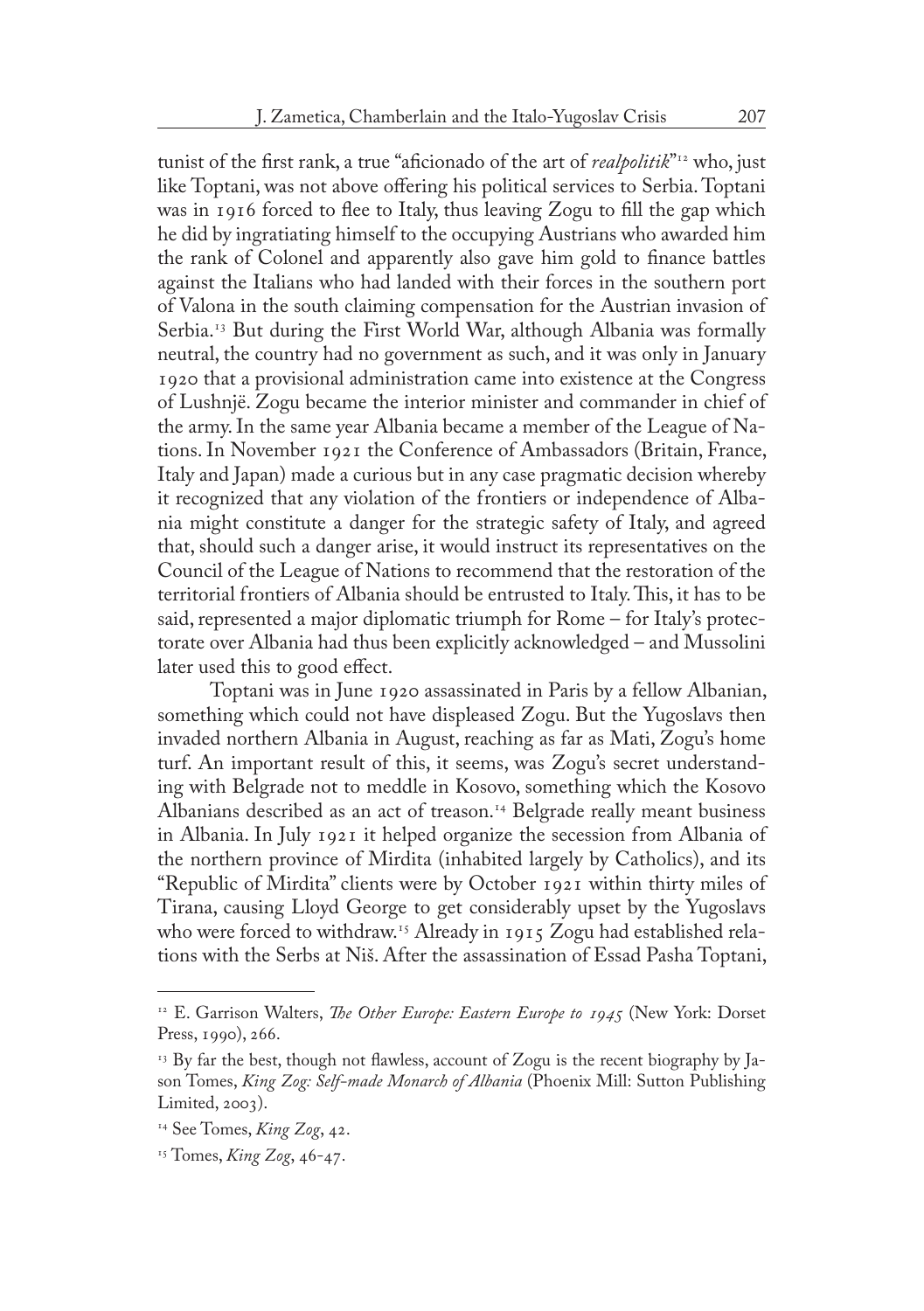Belgrade was looking at Zogu as its next ally and helped him to establish himself in power towards the end of 1922.<sup>16</sup> It did not know then that Zogu was the master in a policy of double-cross.

Britain's influence on Zogu was considerable at this time, especially through its minister Harry Eyres (Britain's representative in Albania since January 1921) who was recommending Zogu to develop closer relations with Italy to offset the pressure from the Serbs.<sup>17</sup> But not even Eyres could help his friend Zogu to stave off a major rebellion against him in 1924 which forced him, in June, to seek refuge in Yugoslavia, the helms of power being now taken by Fan Noli, a controversial Orthodox bishop, Harvard-educated and known for his pro-Italian, anti-League of Nations and anti-British views, but more important, someone who was talked about as a politician not averse to seeking the help of the Soviet Union, which particularly irritated the intensely anti-Bolshevik Belgrade.<sup>18</sup> In Belgrade, Zogu waited for his next opportunity to return to power. By late December 1924, thanks to Yugoslav arms and money (and to General Wrangel's White Russian forces based in Yugoslavia), Zogu managed to overthrow Fan Noli and thus acquired the reputation of Serbia's man.<sup>19</sup> In January 1925 he became Albania's dictator-president. However, as C.L. Sulzberger wrote about Zogu: "Ambition is an infectious disease."<sup>20</sup> For Zogu lost no time in turning against his erstwhile allies, although, in fairness to him, he gave Belgrade the villages of St. Naum and Vermash in a display of not particularly exaggerated gratitude for being able to carry out his *coup de main* in Tirana. He had relied at this time on advice of Colonel Stirling, a British ex-officer, who saw Yugoslavia as Albania's obvious ally, a country that could help him consolidate power. But Belgrade failed to produce the necessary money (and Greece, in internal turmoil, was even less capable to

<sup>&</sup>lt;sup>16</sup> Živko Avramovski, "Akcija jugoslovenske vlade protiv Zoguovog režima u Albaniji preko Cena bega Kryziu (1926–1927.)", *Albanološka istraživanja* (Prishtina: Filozofski fakultet, 1965), 225.

<sup>&</sup>lt;sup>17</sup> Tomes, *King Zog*, 56. Competent studies dealing with Yugoslavia's interwar international relations include Desanka Todorović, *Jugoslavija i balkanske države 1918–1923*  (Belgrade: Narodna knjiga and Institut za savremenu istoriju, 1979); Dunja Hercigonja, *Velika Britanija i spoljnopolitički položaj Jugoslavije 1929–1933* (Belgrade: Institut za savremenu istoriju, 1987); and Enes Milak, *Italija i Jugoslavija 1931–1937* (Belgrade: Institut za savremenu istoriju, 1987).

<sup>&</sup>lt;sup>18</sup> Tomes, *King Zog*, 63-70. In Belgrade, Zog took up residence in Hotel Bristol where he quickly gained the reputation as "a lion with the ladies". Tomes, *King Zog*, 71.

<sup>19</sup> *Ibid.*, 71–73.

<sup>&</sup>lt;sup>20</sup> C. L. Sulzberger, *A Long Row of Candles: Memoirs and Diaries 1934–1954* (London: Macdonald, 1969), 63.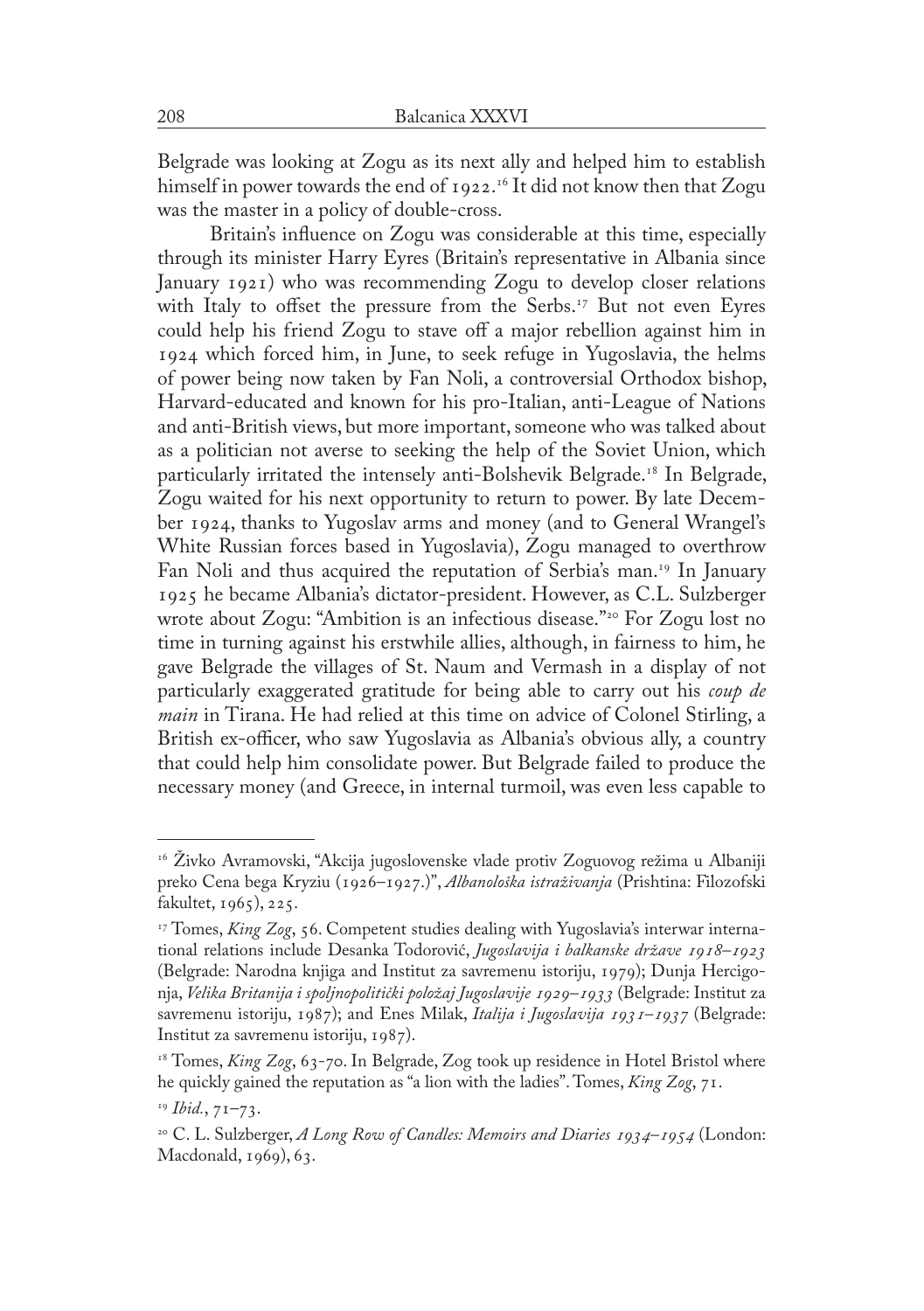help at this stage), so there is a sense in which Zogu really had no choice.<sup>21</sup> "The loyalty of an Albanian Bey," it has been so rightly observed, "was worth no more than the money with which it was bought, and lasted as long as the money."22

Given the permanent internal instability in Albania, Mussolini's "new Roman Empire" could most easily begin to take shape in that country. But it was only in 1923, after viewing with suspicion Germany's economic attempts to establish a foothold in Albania, that Italy took the decision to build a serious economic and political position in Albania, receiving concessions regarding the woodlands and seeking to obtain permission for oil exploration. The 1st Tirana Pact (November 1926) between Italy and Albania entailed an even greater economic penetration. And much more than that: Article I declared: "Italy and Albania recognise that any disturbance threatening the political, legal and territorial *status quo* of Albania is contrary to their common interest."23 Thus a new Italian protectorate over Albania had been de facto established (following the practically formal decision of the 1921 Conference of Ambassadors to give Italy a free hand in Albania), causing the resignation in Belgrade of foreign minister Momčilo Ninčić who correctly saw the Pact of Tirana as an essentially hostile measure against Yugoslavia, in flagrant contradiction to the Pact of Rome.<sup>24</sup> "Italy could now threaten [Yugoslavia] from her two frontiers, north and south, and also from across the Adriatic."25 In truth, however, Ninčić and Belgrade had also violated the Pact of Rome when they helped Zogu, in 1924, to return to power, timing this decision brilliantly as Mussolini had the Matteoti affair on his hands. But Zogu now dumped his former Yugoslav protectors and sought, perhaps not unwisely, but certainly treacherously, Italy's support to develop his backward country economically. Already in January 1925 he addressed Mussolini with an offer of strengthening relations between Albania and Italy. And by September of that year Italian banks had provided capital for the "National Bank of Albania".

<sup>21</sup> M. W. Fodor, *South of Hitler* (London: George Allen & Unwin Ltd, 1938), 102.

<sup>22</sup> Gaetano Salvemini, *Prelude to World War II* (London: Victor Gollancz Ltd, 1953), 105.

<sup>23</sup> Quoted in Muriel Currey, *Italian Foreign Policy 1918–1932* (London: Ivor Nicholson and Watson Ltd, 1932), 189. For useful details on the Italian side, see Gabriele Paresce, *Italia e Jugoslavia dal 1915 al 1929* (Florence: R. Bemporad & Figlio, 1935). For a still useful contemporary French account, see Jacques Ancel, *Les Balkans face à l'Italie* (Paris: Librairie Delagrave, 1928), 128.

<sup>24</sup> See Milak, *Italija i Jugoslavija*, 38-41.

<sup>&</sup>lt;sup>25</sup> Doros Alastos, *The Balkans and Europe* (London: John Lane The Bodley Head, 1937), 104-105.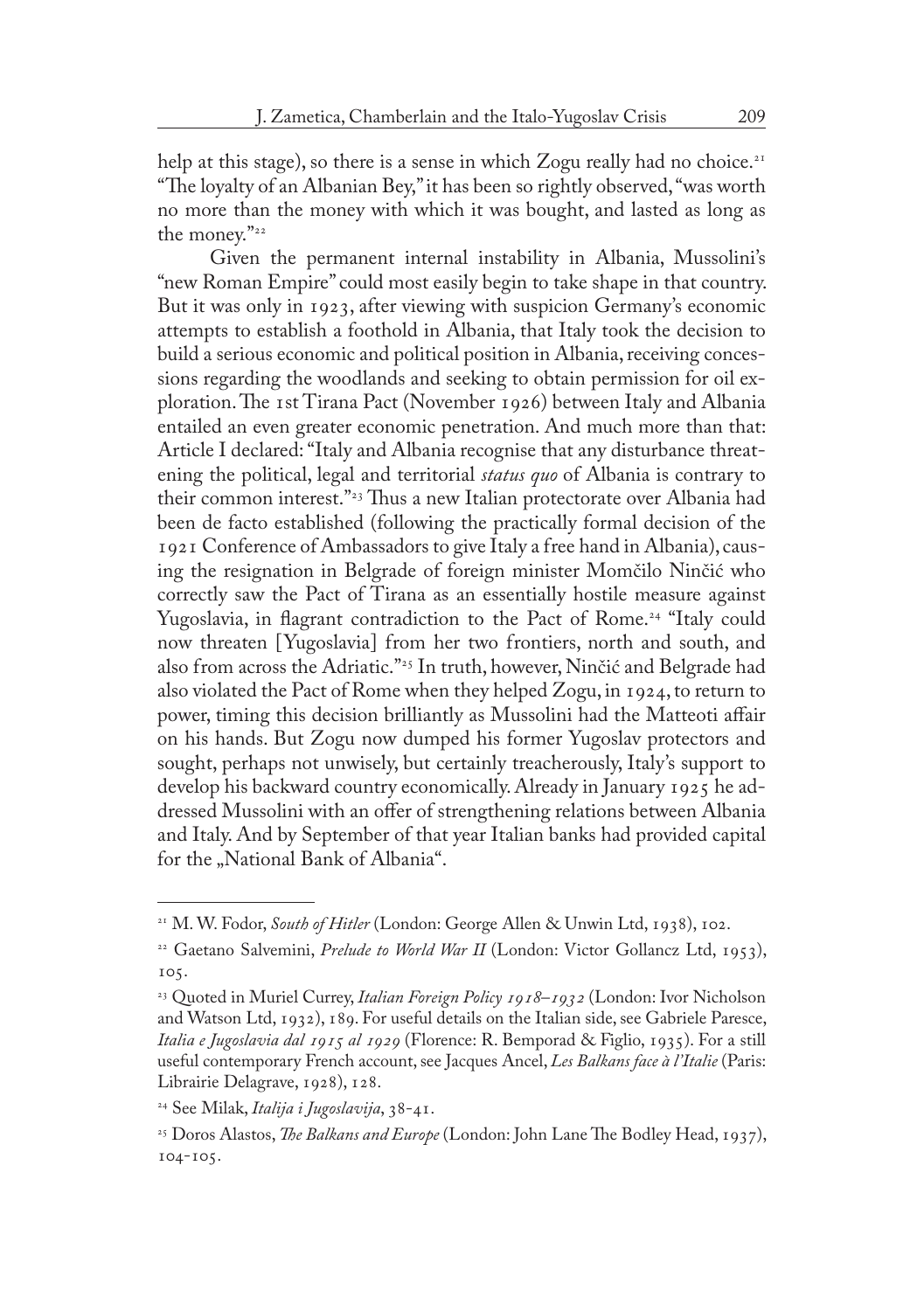Things with Zogu, however, were never as simple as that. Whilst seeking economic aid from Italy, he also played a parallel game with Britain. Harry Eyres was succeeded early in 1926 by Edmund O'Reilly. Also at this time a new Italian representative arrived in Albania. This was the notorious womanizer Barone Pompeo Aloisi, Mussolini's darling diplomat, but also the darling of the wives in the Tirana diplomatic corps – he had no problem in charming them. In any case, the other main preoccupation of Aloisi was to convince Zogu to accept an Italo-Albanian treaty, a task in which he succeeded in the end when the Pact of Tirana was signed. But Zogu had before then attempted to interest O'Reilly in an Anglo-Albanian commercial treaty. Lord Vansittart recalls perceptively in his memoirs: "O'Reilly said dryly that the Pact was incompatible with Albanian independence. The Duce was in turn furious and protested to Austen, who removed O'Reilly and got us a bad name."26 When O'Reilly advised Zogu not to yield to Mussolini's pressure, the reaction in London was cool. Sir Austen Chamberlain, the new foreign secretary, saw no direct British interest in Albania except that he wanted to avoid Italo-French-Yugoslav complications and extricate Britain from any such possibilities. O'Reilly was soon succeeded by William Seeds.<sup>27</sup> What was certainly not the case, as will be seen, was that "Chamberlain had decided that stability in the Adriatic was best served by treating Albania as an Italian sphere of influence."28 That is far too simplistic a way of describing Chamberlain's policy. And what Chamberlain could not have known at the time (August 1925) was that Mussolini had concluded with Zogu a secret military treaty which provided for cooperation in war with Yugoslavia, complete with a promise of Kosovo to Albania. In fact, both the Italian foreign ministry and Mussolini himself began to have second thoughts about this arrangement: why should Italy risk being dragged by Zogu into a war for Kosovo?<sup>29</sup>

The position of Great Britain in the ongoing Italo-Yugoslav affair over Albania must be viewed primarily in political rather than economic terms. True, oil exploration was not a negligible factor. Already in 1921 Albania signed a preliminary agreement with D'Arcy Exploration, a subsidiary of the Anglo-Persian Oil Company in which Britain owned a controlling stake. However, this paled into insignificance in comparison with Britain's political considerations. The British government was from November 1924 again headed by Stanley Baldwin, perhaps the dominant British politician

<sup>26</sup> Lord Vansittart, *The Mist Procession* (London: Hutchinson, 1958), 325. Vansittart was Stanley Baldwin's Principal Private Secretary.

<sup>27</sup> Tomes, *King Zog*, 83-88.

<sup>28</sup> *Ibid*., 86.

<sup>29</sup> *Ibid.*, 82.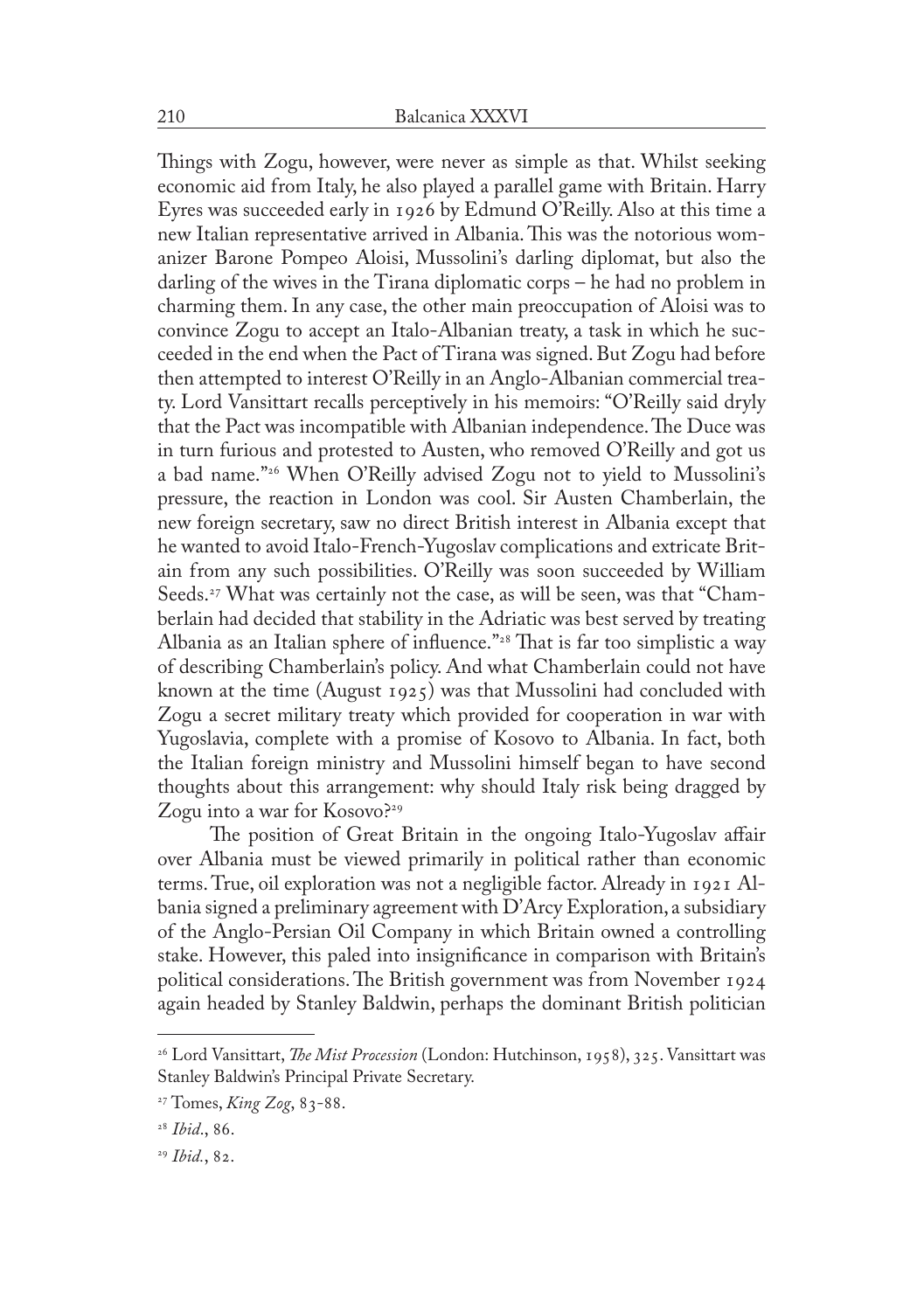in the interwar period, three times prime minister  $(1923-24, 1924-29,$ 1935–37) and Lord President of the Council from 1931 to 1935. Subsequently blamed for the failure of Britain to rearm in the face of the growing menace of Germany under Hitler, he was famous for not being interested in foreign affairs in the slightest. His knowledge of Europe "hardly extended beyond Aix-les-Bains, the French spa to which he and his wife were in the habit of resorting each year to take the waters."<sup>30</sup> Just as well that his foreign secretary (1924–29) was the Cambridge-educated Sir Austen Chamberlain, a man with considerable previous government experience and a deep knowledge of European affairs.<sup>31</sup>

Chamberlain's chief diplomatic achievement is generally regarded to be the conclusion, in 1925, of the Treaties of Locarno, which brought Germany back to the mainstream of European affairs and generally seemed to herald a new, prolonged era of peace. Of course, France's Aristide Briand and Germany's Gustav Stresemann were no less responsible for Locarno, but Chamberlain had demonstrated genuine interest in international cooperation. Signed by France, Germany and Belgium, Locarno was guaranteed by Britain and – significantly – Mussolini's Italy, until then hardly treated as a first class power. But what did Locarno really mean? While it settled the Franco-German differences in the West, it left the frontiers of Poland, Czechoslovakia and Austria completely unguaranteed against Germany – "and herein lay the seeds of the Second World War".32 Britain and Italy, as the guarantor powers, in effect guaranteed nothing, they only had "a moral obligation, a mere form of words". They could not undertake to prepare for the fulfilment of their guarantees since the aggressor would not be known until he actually appeared.<sup>33</sup> And this was perfect for Britain – play the benevolent peacemaker, but make sure your own vital interests are not threatened. It was *realpolitik* of the first order. No wonder that Hughe Knatch-

<sup>30</sup> E. Royston Pike, *Britain's Prime Ministers* (Feltham: Hamlyn Publishing for Odham Books, 1968), 388. According to Lord Home, Baldwin was "ill at ease with foreigners," going so far as to contrive that he "need not sit next to them at meals". In May 1936, Baldwin told Anthony Eden, the Foreign Secretary: "We must get nearer to Germany," and when Eden asked him "How?" Baldwin replied: "I have no idea, that is your job." Quoted in Frank Longford, *Eleven at No. 10* (London: Harrap, 1984) 24.

<sup>&</sup>lt;sup>31</sup> Austen Chamberlain was the son of Joseph Chamberlain, the famous British imperialist who became the Colonial Secretary in the Unionist government of 1895. Neville Chamberlain, the unfortunate British prime minister who succumbed to Hitler at Munich in 1938, was Austen's half-brother. For a good biography of Austen Chamberlain, see David Dutton, *Austen Chamberlain: Gentleman in Politics* (Bolton: Ross Anderson Publications, 1985).

<sup>32</sup> Richard Lamb, *The Drift to War 1922–1939* (London, 1989), 20.

<sup>33</sup> See Taylor, *The Origins*, 82-83.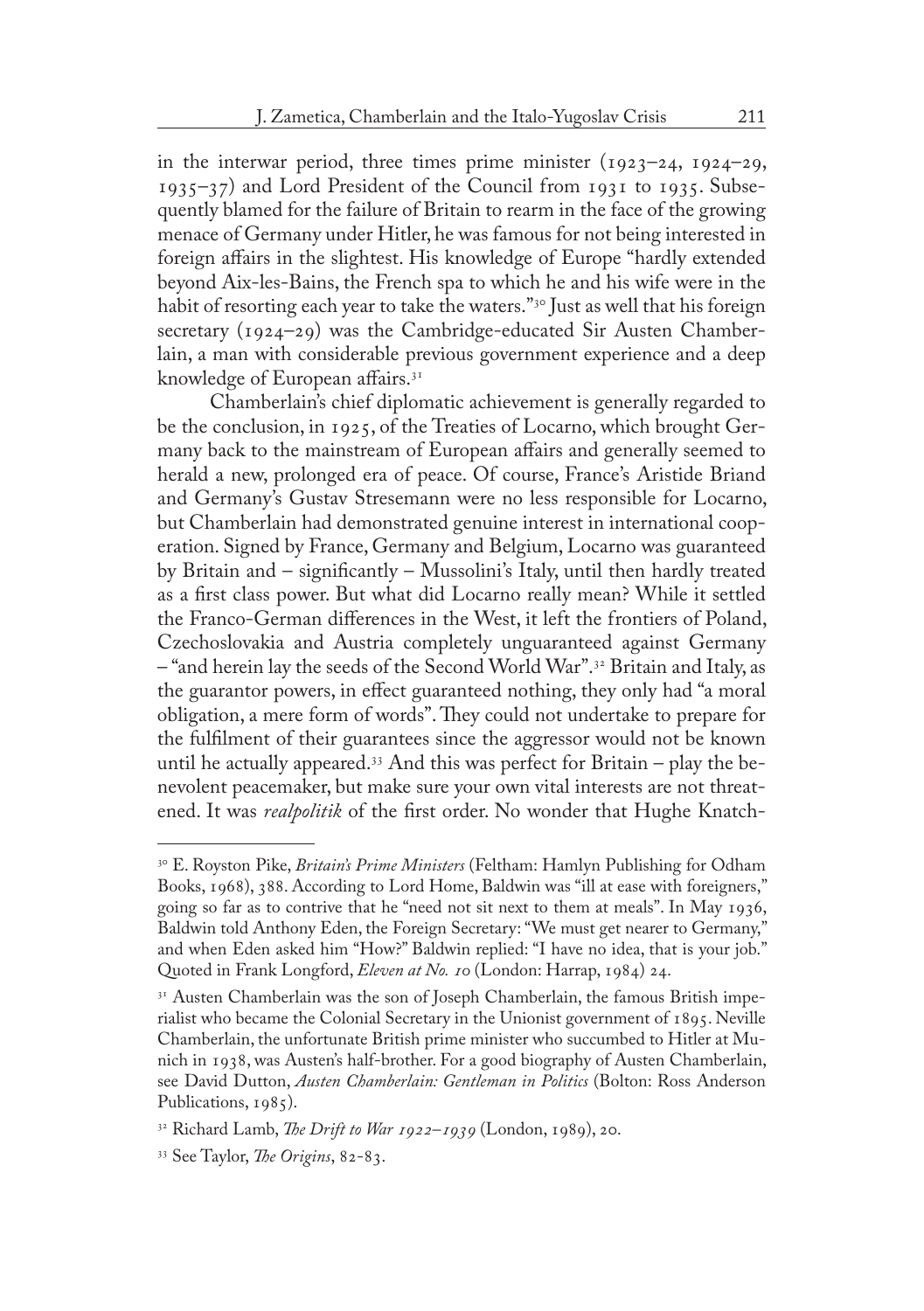bull-Hugessen, a Foreign Office diplomat, commented on Locarno that, whereas Chamberlain was jubilant, the "French were more matter-of-fact and more sceptical".34 Italy, too, was in fact somewhat sceptical as Mussolini wished the Franco-German problem to stay on the Rhine, fearing that Germany would next turn to Austria and the question of Alto Adige.<sup>35</sup>

Even more important for an understanding of British postwar policy (and this would later be demonstrated by Chamberlain in his final handling of the Italo-Yugoslav crisis over Albania in 1927) is its rejection, before Locarno, of the Geneva Protocol which attempted to make more efficient the instruments of the League of Nations in preserving peace and deterring aggression or, broadly speaking, to make every member of the League guarantee the frontiers of Europe (in other words to commit itself to waging war), and this was meant to be done by means of compulsory arbitration of all disputes. Although the initiative for the Geneva Protocol lay with the Labour prime minister Ramsay MacDonald, the true guardians of British foreign policy were the Conservatives who returned to power in November 1924. The British Dominions were dead against the Geneva Protocol, but this only served the new foreign secretary Chamberlain as an excuse to reject it. Although he paid lip-service to Britain as a country "only twenty miles off the Continent of Europe" which should not engage in "short-sighted isolation",36 he was fully aware of the dangers of undesired foreign entanglements in which Britain had no interest whatsoever. He knew perfectly well that Britain was much more an imperial than a continental power: why accept something that would only increase the burden of its obligations?<sup>37</sup> Knatchbull-Hugessen again: "The Geneva Protocol was still-born: it was quite impossible for us to accept its liabilities. If German and Italian policy developed on the lines feared and if the League remained unarmed and powerless, France would be driven to something more practical. She already had her friends in the Little Entente, a system of alliances reminiscent of pre-war methods. Italy for her part showed signs of collecting all the malcontents under her wing."38

<sup>34</sup> Sir Hughe Knatchbull-Hugessen, *Diplomat in Peace and War* (London: John Murray, 1949), 52.

<sup>35</sup> Sally Marks, *The Illusion of Peace: International Relations in Europe 1918–1933* (London: The Macmillan Press Ltd, 1976), 86.

<sup>36</sup> Quoted in G. M. Gathorne-Hardy, *A Short History of International Relations 1920– 1939*, 4th ed. (London: Oxford University Press, 1968), 71.

<sup>37</sup> For this, see also A. P. Thornton, *The Imperial Idea and its Enemies: A Study in British Power*, 2nd ed. (London: Macmillan, 1985), 288-289.

<sup>38</sup> Knatchbull-Hugessen, *Diplomat*, 59.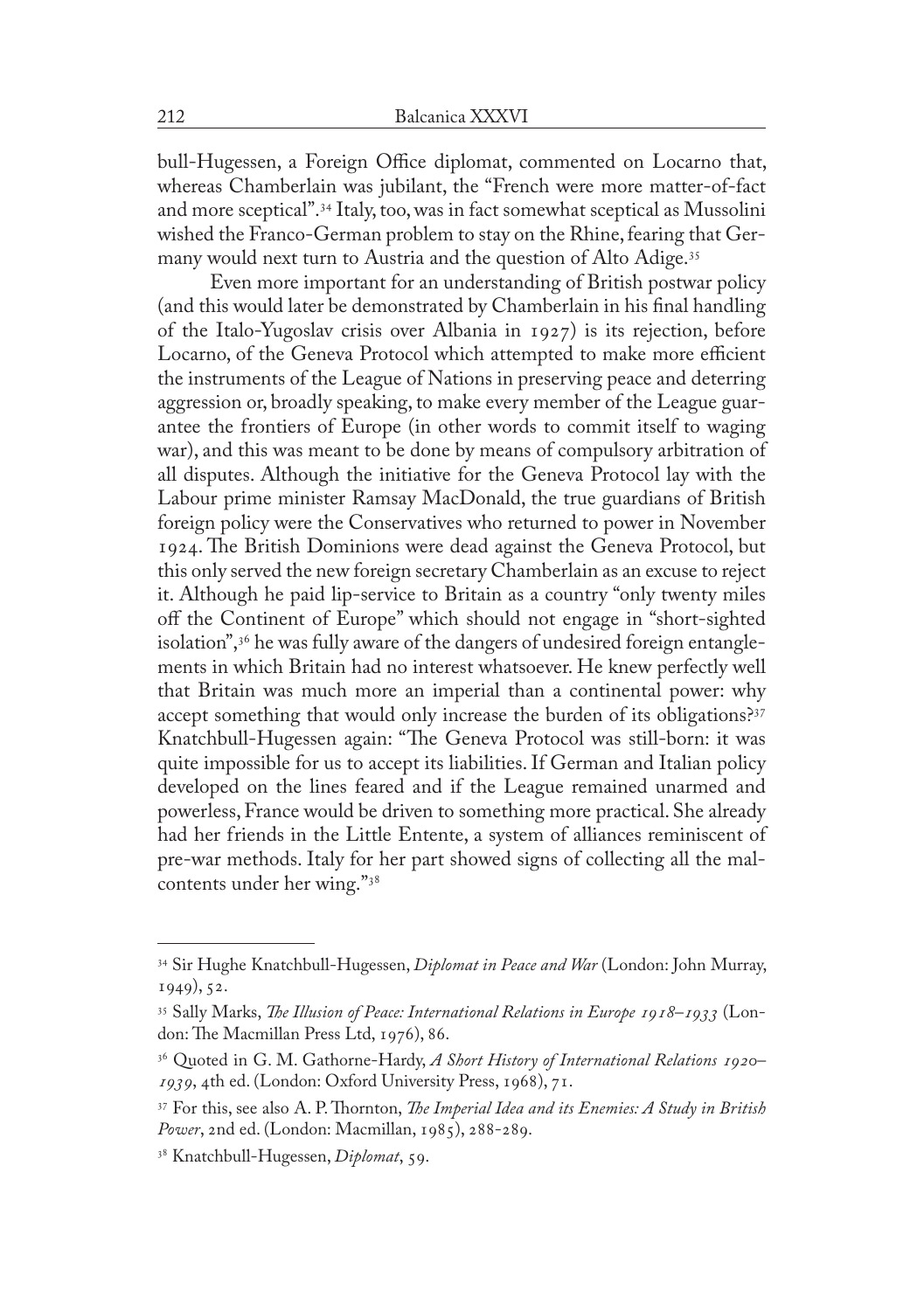Indeed, this was the key to Chamberlain's subsequent Balkan policy. As F. S. Northedge has written, through the Geneva Protocol Britain "might be involved in conflicts which neither British opinion nor opinion in the Empire could regard as having as their issue the life or death of Britain". The Protocol, Northedge remarks, "was contrary to the approach to foreign policy to which Britain, by every inclination and interest, was committed and which she had followed at least since the French Revolution." And he quotes Chamberlain himself: "Only in the case where her interests are immediately at stake and where her own safety must be directly of any change has Great Britain ever consented to bind herself beforehand to specific engagements on the continent of Europe." The Protocol, according to Chamberlain, multiplied offences but did nothing to strengthen remedies.39 In March 1925 Chamberlain formally informed the Council of the League of Nations that Britain would not accept the Protocol.

Italy and Yugoslavia had in the meantime worked hard on improving their relations. On 21 July 1925, after extensive previous negotiations, they signed at Nettuno (near Rome) a series of agreements dealing with matters financial, legal and political. However, the Croats (and especially the Dalmatians) considered that Belgrade had given away too much, and in the face of their opposition the agreements were not ratified in Yugoslavia.<sup>40</sup> This put an end to any hopes Chamberlain may have entertained of creating a "Balkan Locarno".41 There is no question that he had developed a certain fondness for the Italian dictator. But he was far from starry-eyed about him. He wrote in December 1926: "I am disposed to say that Mussolini needs ten years of peace before he undertakes any adventure [a remarkably correct prediction]. In five years I shall begin to watch him closely – which is not to say that I keep my eyes shut now." $42$  In fact, as things turned out, he had to begin to watch him very carefully only a few months later.

<sup>39</sup> F. S. Northedge, *The Troubled Giant: Britain Among the Great Powers 1916–1939*  (London: G. Bell & Sons Ltd, 1966), 242-245.

<sup>40</sup> See Currey, *Italian Foreign Policy*, 152.

<sup>41</sup> See Vuk Vinaver, "Engleska i italijansko 'zaokruživanje Jugoslavije' 1926–1928" in *Istorija XX veka*, Zbornik radova VII (Belgrade, 1966), 77–78. Vinaver's article, however, should be treated with a degree of scepticism as he cannot resist, without fully explaining, to lambaste what he sees as an essentially pro-Italian British policy. His use of Yugoslav, Italian, French, German and Russian sources considerably outweighs his British material which is in any case constituted by secondary sources (mainly newspapers) and worse still, he relies too heavily on Yugoslav diplomatic accounts from the legation in London. Primary British material is conspicuous by its absence in this article. For a more balanced account, see Živko Avramovski, *Balkanska antanta (1934–1940)*, (Belgrade: Institut za savremenu istoriju, 1986), 14-29.

<sup>42</sup> Quoted in Dutton, *Austen Chamberlain*, 293, n. 18.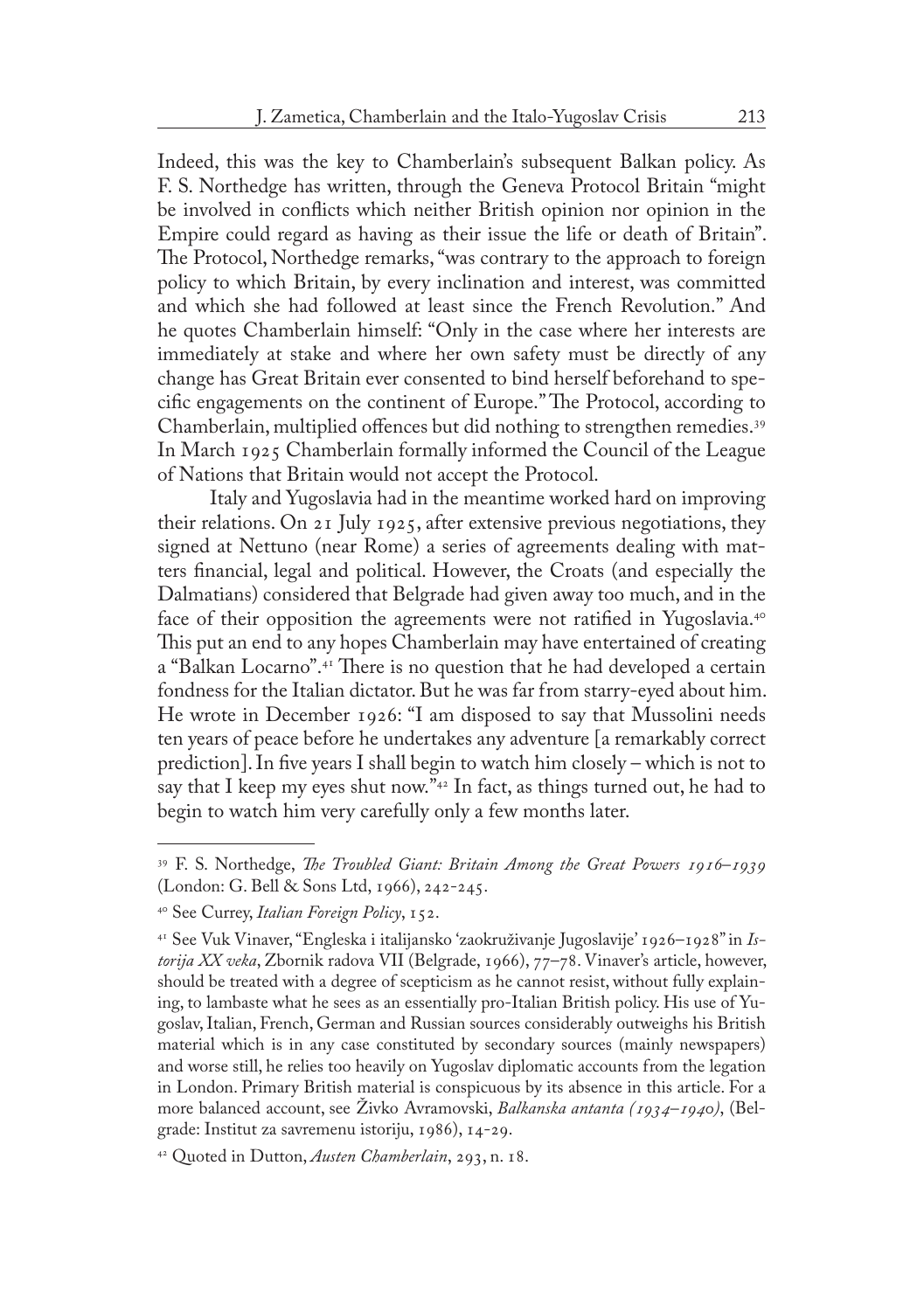The Foreign Office was alerted about the fast deteriorating Italo-Yugoslav relations over Albania towards the end of February 1927. Howard Kennard, the British Minister at Belgrade sent to London a despatch in which he drew attention to the fact that the Italian Legation were spreading the most alarmist reports for which, according to Kennard, there appeared to be "but slight justification". Kennard noted that even General Visconti, the Italian military attaché, took a far moderate view than his colleagues. But it is clear that Kennard himself was far from sure about what was really going on. He allowed for the possibility that the Yugoslav military were about to spring a "coup d'état" in Albania since "in the Balkans one never knows what folly the soldiers may be up to". His despatch to London, however, really amounted only to guesswork. Thus he speculated that General Bodrero, the head of the Italian Legation, who was quite keen to stay on in Belgrade, was deliberately sending exaggerated reports to Rome in order to contradict the view "which may be held in Rome" that he was too conciliatory towards the Yugoslavs. He also added that one could not judge Italian diplomacy by ordinary standards as the Italians often wished to "fare figura" (to make an impression) without there existing any Machiavellian plots. In truth, Kennard just had no idea, but he was in a pessimistic mood. While he noted that "poor little [Ninko] Perić", the new Yugoslav Minister of Foreign Affairs, seemed to be showing good sense, he also considered the Yugoslav press and public opinion to be so Italophobe that it was useless to try to control this tendency. And he feared that Rome-Belgrade relations were drifting to the channels existing between Vienna and Belgrade before the war.43

Only a few days later, on 1 March, Chamberlain was personally told about the state of Italo-Yugoslav relations by Marchese della Torretta, the Italian Ambassador to London. The wider context of this meeting related to President Calvin Coolidge's invitation to a conference which would negotiate a further treaty on naval disarmament, following the Washington Treaty of 1922. Mussolini's position was that Italy should not participate unless the basis for discussions should be accepted whereby France and Italy would enjoy parity in regard of smaller naval craft. Chamberlain had no intention of supporting Mussolini on this, knowing that the French would never agree to the principle of parity, and he diplomatically discouraged Torretta. The latter, incredibly, argued that Yugoslavia, for example, had no navy for the time being, "but was showing indications of an intention to create a naval force to which Italy could not be indifferent". Chamberlain

<sup>43</sup> Kennard to Sargent, 25 February 1927, in W. N. Medlicott, Douglas Dakin, and M. E. Lambert, eds., *Documents on British Foreign Policy, 1919–1939*, ser. Ia, vol. III, "European and Naval Questions, 1927" (London: Her Majesty's Stationary Office, 1970; hereafter referred to as *DBFP*), No. 25.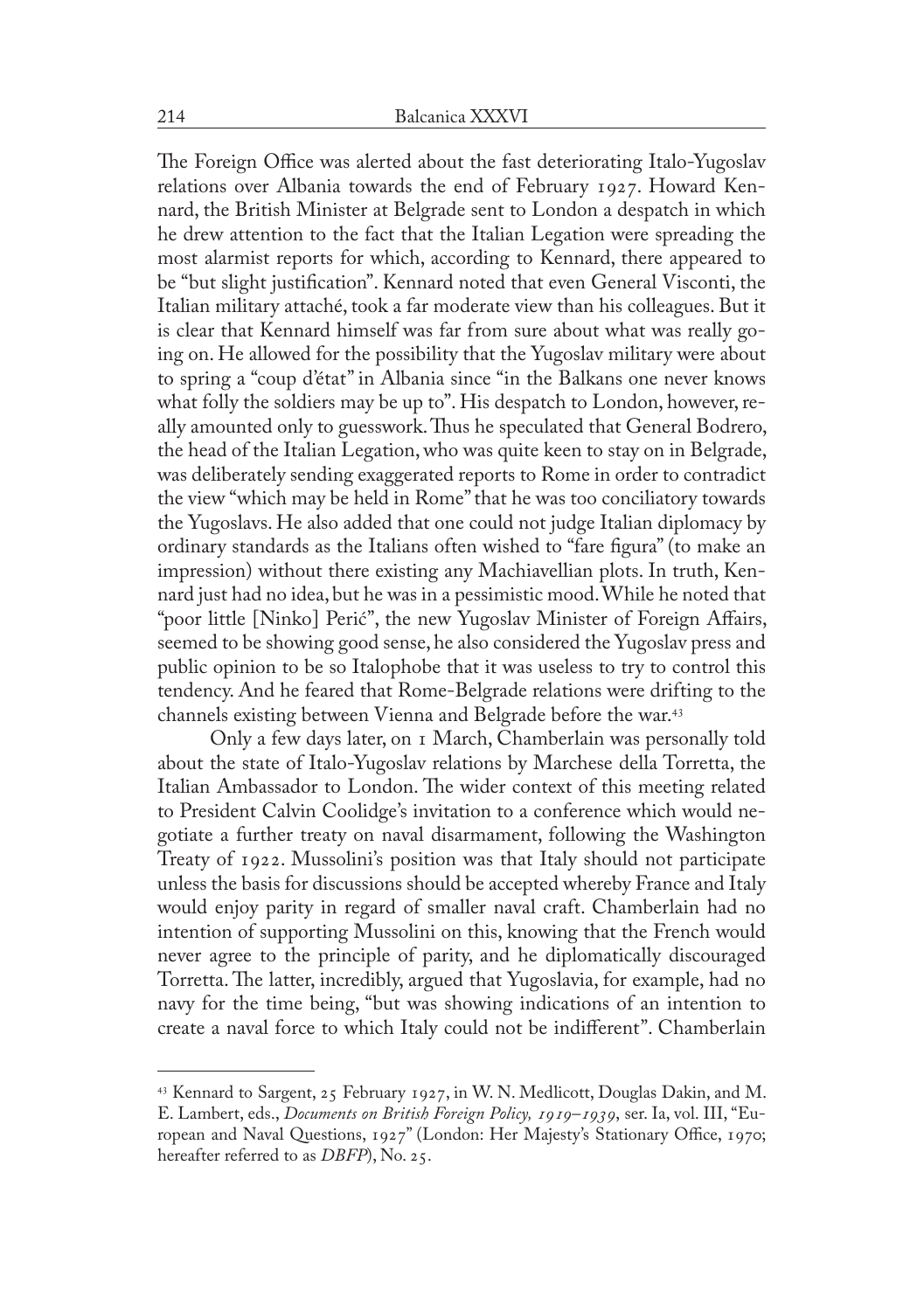used this opportunity to enquire whether there had been any improvement in Italy's relations with Belgrade since the appointment of Milan Rakić, the new Yugoslav Minister to Rome. Predictably, Torretta gave a negative reply, blaming "the military influences" which he claimed dominated the Yugoslav government, and which were "hostile to any accommodation and constituted a serious danger to peace". But Chamberlain was not going to swallow this without dissenting comment which, characteristically, he couched in assuaging language. He stated that he had never doubted Italy's peaceful intentions towards Albania, and yet at the same time it was "clear" to him that the suspicions and apprehensions entertained in Yugoslavia about Italian policy "were not a mere excuse". However ill-founded this was, he pointed out, it had taken possession of a large part of Yugoslav opinion, and this was something "which statesmen had to take into account". At the end, Chamberlain warned Torretta that it was dangerous to allow the Yugoslav suspicions regarding Italian aims to grow "until they became convictions which nothing could shake", something which placed other affected nations in a considerable dilemma.44

Despite such admonitions to Italy by Britain, in the following days the tensions between Yugoslavia and Italy continued to increase. On 3 March Kennard telegraphed to Chamberlain that there were incidents off the Yugoslav coast regarding Italian fishing vessels, prompting the Italian Legation in Belgrade to practically issue an ultimatum threatening that fishing vessels would be escorted by warships. Kennard also reported that he was "favourably" impressed by Rakić, who was about to take up his post in Rome, and who assured him the Italian rumours about Yugoslav military activity were without foundation.45 Indeed, Colonel Giles, the British military attaché to Belgrade, confirmed at this time his previous view that the rumours of Yugoslav offensive military action were "groundless".46 Nevertheless, the Italians kept up the pressure relentlessly. On 18 March Torretta called on Chamberlain again, handing him a memorandum (presented also to the governments of France and Germany) which cited a number of measures ostensibly being taken by Yugoslav military authorities with the aim of preparing for early hostilities against Italy, with the bulk of forces concentrated on Albanian and Slovene frontiers. Torretta told Chamberlain that power in Yugoslavia had by now "passed wholly into the hands of the army and the King", and that Signor Mussolini wished to draw the attention of His Majesty's Government to the serious situation that was arising.<sup>47</sup> This,

<sup>44</sup> Chamberlain to Sir Ronald Graham (Rome), 1 March 1927, *DBFP*, No. 30.

<sup>45</sup> Kennard to Chamberlain, 3 March 1927, *DBFP*, No. 34.

<sup>46</sup> *Ibid*., n. 2.

<sup>47</sup> Chamberlain to Graham, 19 March 1927, *DBFP*, No. 49.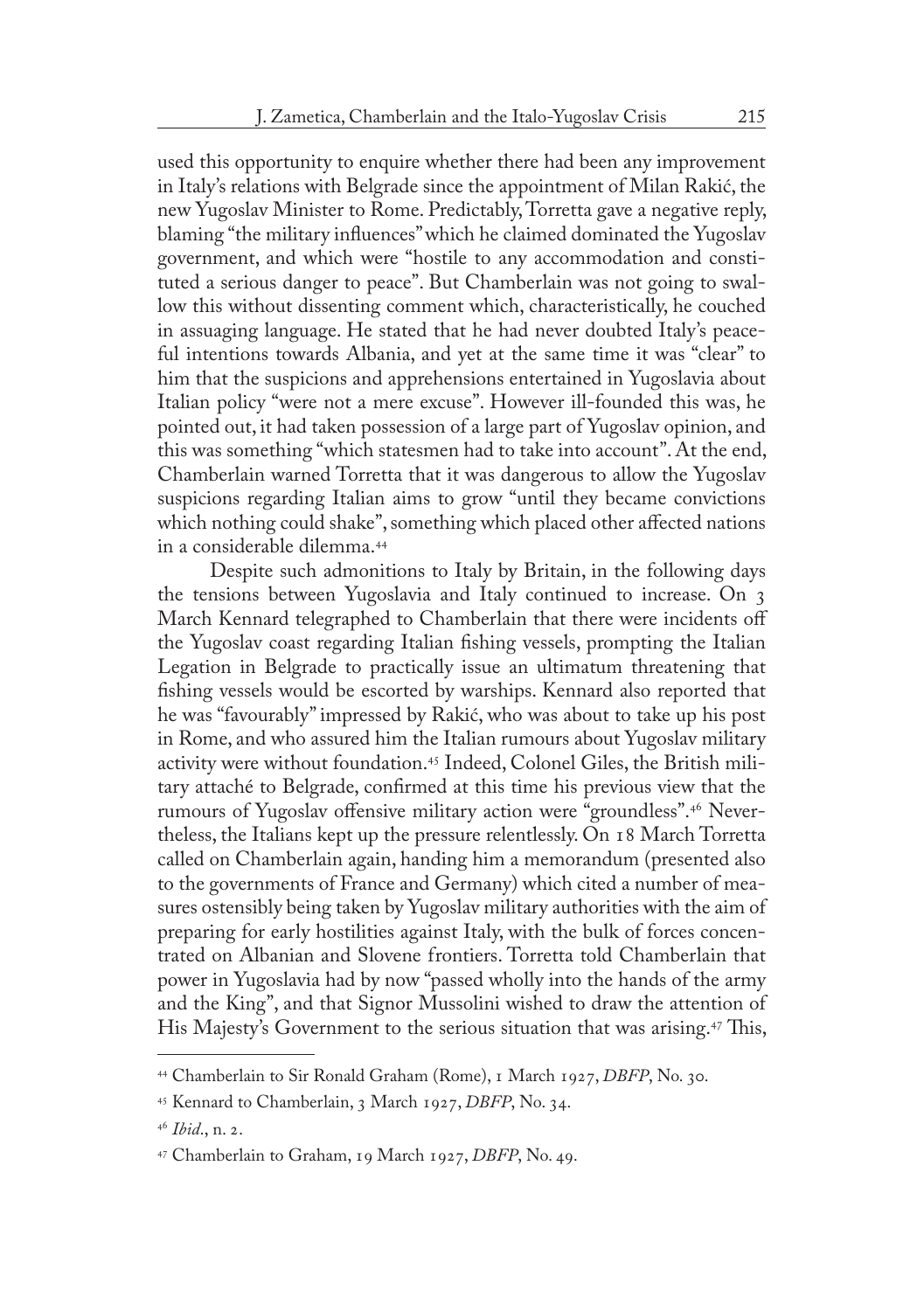however, was a view entirely dismissed by the British Legation in Belgrade. Kennard had been informed about Chamberlain's meeting with the Italian ambassador, and in the early hours of 21 March, he sent his comments to London, which, point by point, entirely dismantled Torrettta's memorandum on Yugoslav military preparations. And it was, Kennard thought, "hardly justifiable to say that power in Yugoslavia is chiefly in the hands of the army and the King. Present government is weak and the King no doubt exercises more influence under these circumstances." Kennard also emphasized that it would be natural for the Yugoslavs to endeavour to bring up their army to some standard of efficiency following the conclusion of the pact of Tirana, but that this army was "lamentably deficient" in everything except manpower to undertake military operations on a large scale.<sup>48</sup>

Only a few days earlier Kennard had already recommended to London that the remedy for the Yugoslav-Italian mutual suspicion was to send experienced neutral observers who would inspect the frontier on both the Yugoslav and Albanian sides and produce an unbiased report.49 The Yugoslav government thought along the same lines, and Chamberlain now welcomed the suggestion which J. T. Marković, the Yugoslav assistant Minister for Foreign Affairs, had made to Kennard, that various military attachés should be invited to proceed to the Albanian frontier with the task of rendering an objective report. Chamberlain therefore instructed Kennard to act on this matter in Belgrade.<sup>50</sup> He had already been very disturbed by reports that it was actually the Albanian government, not Yugoslav, that was concentrating troops on the frontier (the figure in circulation was 10,000 Albanian troops on the frontier towards Prizren) and had asked Seeds to investigate this matter. Seeds did so, informing Chamberlain that both the Italian claims about Yugoslav military preparations, and the rumours of Albanian troop concentrations were being exaggerated. But he also recommended that unless steps were taken soon to secure a "Serbian-Italian accommodation to put a mistrust arising out of Tirana treaty present situation is infallibly bound to result in an explosion".51 Chamberlain subsequently ordered Seeds to keep quiet in Albania pending further instructions. "The situation," he wrote to Seeds, "is engaging my serious attention."<sup>52</sup>

Thus, since the very beginning of the Italo-Yugoslav crisis over Albania, the Foreign Office and all its representatives in the region genuinely

<sup>48</sup> Kennard to Chamberlain, 21 March 1927, *DBFP*, No. 50.

<sup>49</sup> *Ibid.*, n. 4.

<sup>50</sup> Chamberlain to Kennard, 21 March 1927, *DBFP*, No. 51.

<sup>51</sup> Seeds to Chamberlain, 21 March 1927, *DBFP,* No. 52.

<sup>52</sup> *Ibid*., n. 3.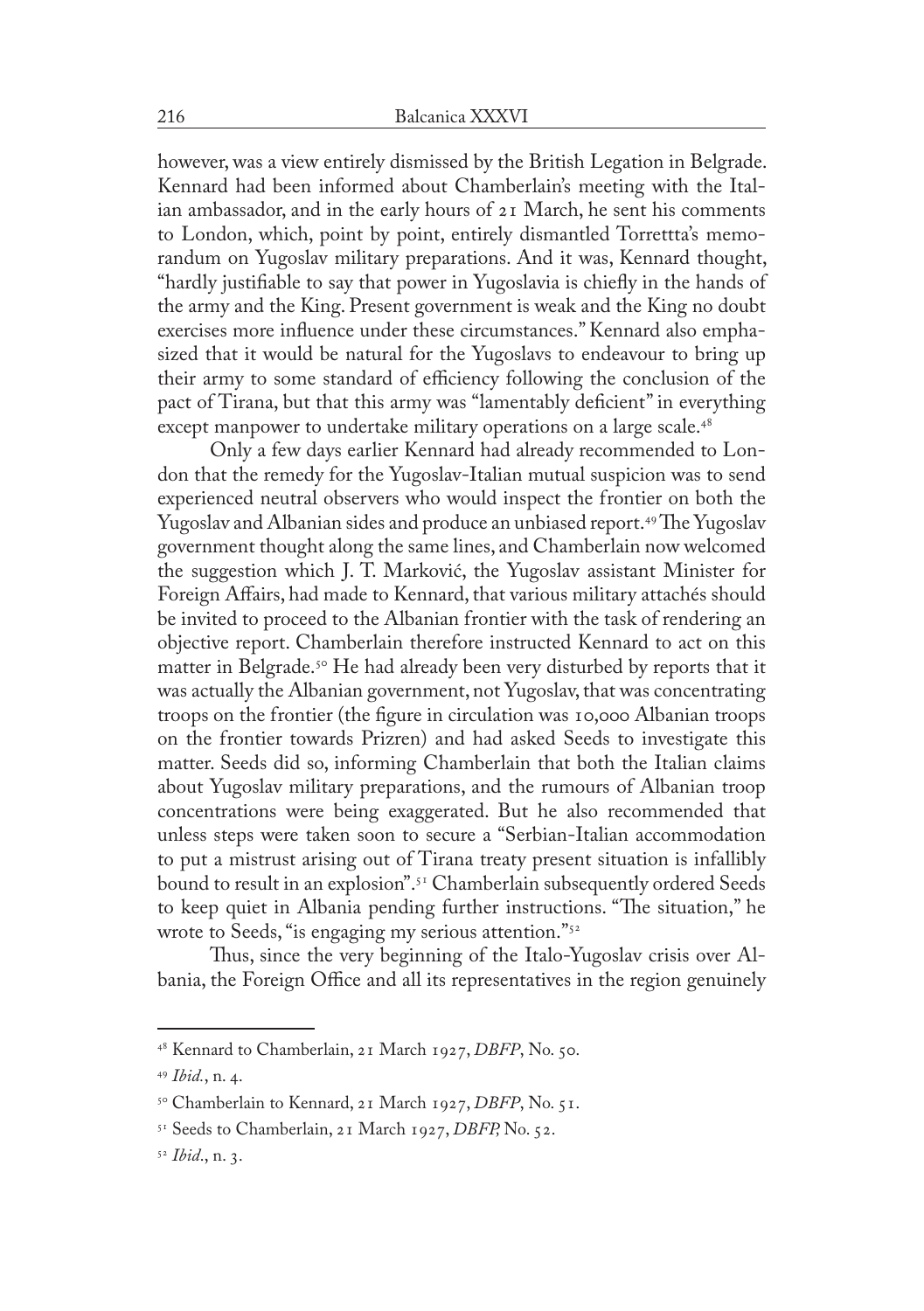believed that the whole affair amounted to a storm in a teacup, a totally manufactured crisis. It was especially sceptical about the Italian claims. But at the same time it was more than sensitive to the possible repercussions of a crisis which could easily slip out of control. And this was the essence of Britain's policy: to try to defuse a crisis which it had absolutely no interest in being sucked into. But now it was the turn of the Yugoslav government to be unhelpful. For Perić, faced with sharp parliamentary criticism over the proposal that a commission of military attachés should conduct an enquiry, explained to Kennard that it would be preferable to have this exercise conducted by the League of Nations. The British reaction was bordering on helpless impatience as Kennard suggested to the Yugoslav Foreign Minister that whatever the decision, it should be taken "at once".53 The news of direct Italian-Yugoslav talks was also discouraging. Rakić had seen Mussolini in Rome on 17 March and Graham reported to London that no headway had been made.54 This was a particular disappointment to Chamberlain who had hoped, perhaps naively, that the arrival of Rakić in Rome would lead to the resumption of friendly relations between Italy and Yugoslavia on the basis of the reaffirmation of the 1924 Pact of Rome. He therefore instructed Graham to seek an immediate interview with Mussolini, informing the Ambassador at the same time that sections of public opinion in Britain were already demanding that the British government should invoke Article 11 of the Covenant of the League of Nations.55

Mussolini, however, was not at all keen that the crisis should be handled by the League of Nations, something which Gustav Stresemann in Germany was already hinting should be done. The Quai d'Orsay was informed that Mussolini considered such an action as "entirely inadmissible". The French position in this crisis, in fact, was infinitely more conciliatory towards Italy than Britain's. It can even be argued that there can be no comparison. Philippe Berthelot, the French General Secretary of Foreign Affairs, told the Marquess of Crewe, the British ambassador to Paris, that France had been counselling the Yugoslavs "extreme moderation". Indeed. Even the Marquess of Crewe was so shocked by the French that he felt it

<sup>53</sup> Kennard to Chamberlain, 22 March 1927, *DBFP*, No. 58.

<sup>54</sup> *DBFP*, No. 59, n. 2.

<sup>55</sup> Chamberlain to Graham, 22 March 1927, *DBFP*, No. 59. Article 11 of the Covenant stated: "Any war or threat of war, whether immediately affecting any Members of the League or not, is hereby declared a matter of concern to the whole League, and the League shall take any action that may be deemed wise and effectual to safeguard the peace of nations." For the full text, see Arthur Berriedale Keith, ed., *Speeches and Documents on International Affairs 1918–1937* (London: Oxford University Press, 1938), vol. I, 13-14.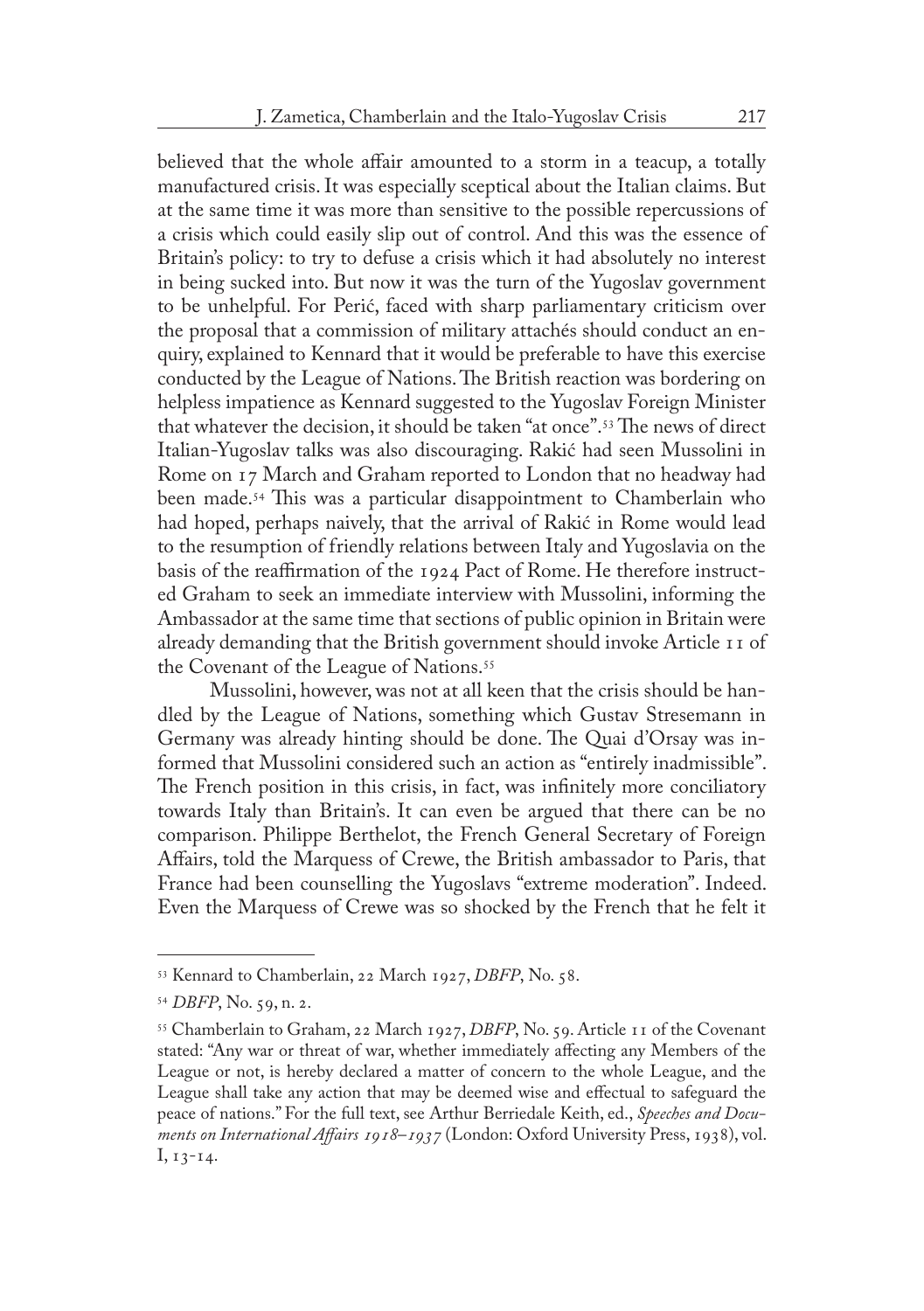necessary, in his telegram to Chamberlain informing him of his conversation with Berthelot, to italicize what the latter had told him about the French effort to convince the Yugoslavs to show the utmost restraint "*even in the event of an armed Italian landing in Albania*". The French had even got the Czechoslovak foreign minister Edvard Beneš to urge moderation in Belgrade. Moreover, as Berthelot told Crewe, France had already informed Italy that it was not going to conclude the friendly treaty of understanding with Yugoslavia (March 1927) which had been initialled, but not signed, because it did not wish to raise Italy's suspicions that such a treaty was directed against it, being desirous that beforehand Italy and Yugoslavia should sign their own treaty. Paris thought it advisable, and pressurized Miroslav Spalajković, the Yugoslav Minister in Paris, that Yugoslavia should ratify the 1925 Nettuno agreements with Italy. It was thus not a little contradictory of Berthelot to, admittedly correctly, identify the Treaty of Tirana as something "unfortunate", in that Italy could intervene in Albania in the event of the political status quo being changed, "which in effect means", as he told Crewe, "in the event of the forcible overthrow of the Albanians themselves of Ahmed Zogu".56 In other words, the French were blowing hot and cold.<sup>57</sup>

Chamberlain was at this stage almost completely preoccupied by the Italo-Yugoslav affair. What he could still not understand was the reasoning behind Mussolini's memorandum which Torretta had given him on 18 March, a document listing the Italian view of Yugoslav military preparations. Given that the Italian paper had also been sent to Paris and Berlin, Chamberlain naturally felt that he had been placed in an embarrassing position. He openly told Torretta on 22 March that he was "considerably perplexed" and "puzzled" by this formal communication of the Italian government. What exactly, he asked the Italian ambassador, had been in Mussolini's mind? Sincerely or not, Torretta replied that he himself had no answer to this question. The British Foreign Secretary was subtle enough to point out to Torretta that the Italian government had not appealed to the League of Nations, something which suggested that it did not want this course to be adopted. At the same time, he praised Perić for using moderate language which appeared to him "entirely commendable".<sup>58</sup>

At long last Mussolini provided some answers. Graham saw him in the evening of 23 March. *Il Duce* explained that his memorandum to the

<sup>56</sup> Crewe to Chamberlain, 22 March 1927, *DBFP*, No. 60.

<sup>57</sup> A commendable account of France's international policy during this period is by J. Néré, *The Foreign Policy of France from 1914 to 1945* (London: Routledge & Kegan Paul, 1975). The original French version was published in 1974.

<sup>58</sup> Chamberlain to Graham, 22 March 1927, *DBFP*, No. 61.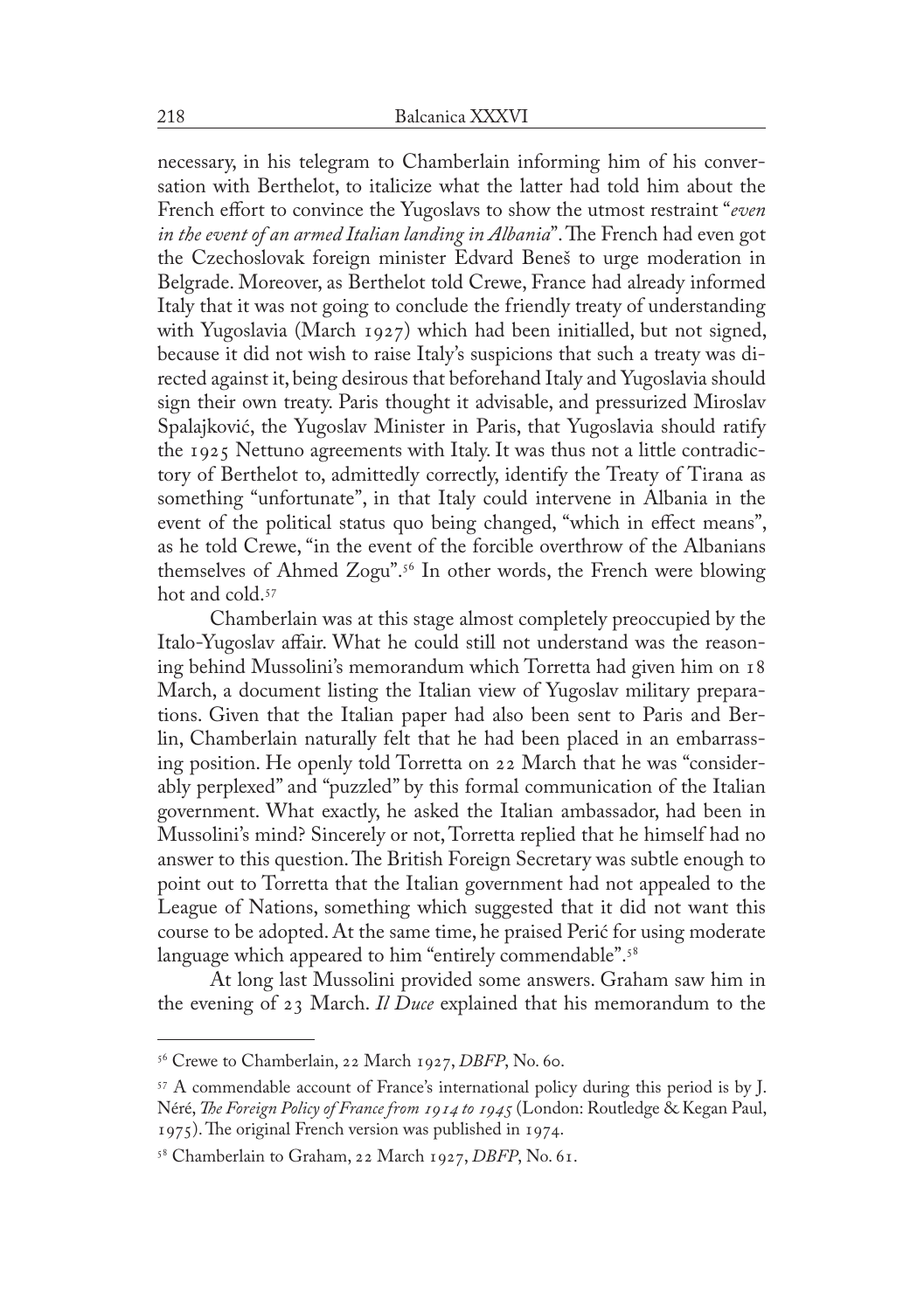governments in London, Paris and Berlin served the purpose of avoiding "an immediate explosion". Without offering any hard evidence, he told Graham that the Italian government had known of Yugoslav aggressive preparations and organization of bands on north Albanian frontier for incursion during the spring. This, he claimed, was the work of the Yugoslav "military party". But his communication to the three Powers had had the desired effect, and the danger, he said, was already diminishing as shown by press in both Rome in Belgrade. He further argued that, in this new context, there was no need to go the League of Nations, something that would merely entail undesired public debate and press polemics. Mussolini then revealed what he was essentially after. The best solution, he suggested to Graham, would be if the Yugoslavs made some friendly gesture, such as ratification of Nettuno conventions.59 The British, however, were frankly sceptical, and indeed very realistic, about Mussolini's proposal. On 25 March Graham reported to Chamberlain that he had alluded to Mussolini about "the feeling of nervousness in Belgrade", pointing out to him that the Yugoslavs had had enough of a problem in the past presenting the Nettuno conventions to their parliament, a problem that was even greater now in the light of the current tension between the two countries. Graham bluntly told Mussolini that the government in Belgrade "could not be expected to give the appearance of yielding to Italian pressure".<sup>60</sup>

However, the Yugoslav government now began to soften up. Perić, who had previously expressed misgivings about a commission of enquiry made up of foreign military attachés to inspect the Yugoslav-Albanian frontier, succumbing previously to parliamentary pressure to favour the role of the League of Nations instead, surprised the British and Italian ministers at Belgrade by telling them that military experts could proceed with this task, thus catching the Italian minister in a state of "confusion".<sup>61</sup> But this was hardly Perić's own initiative. In Paris the Marquess of Crewe found out from Aristide Briand, the French foreign minister, that it was France which had discouraged the Yugoslavs from pursuing their complaint against Italy at the League of Nations. Briand told Crewe that affairs had not reached the point at which such an action could properly be taken. Nevertheless, Briand reiterated what London had already known about the French view of the Treaty of Tirana. This treaty Briand assessed as a "danger point", given that it could enable Italy to act not only in the event of an attack on Albania from outside, but also in the event of the existing regime being threatened internally. He took the view that the terms of the Treaty should in some way

<sup>59</sup> Graham to Chamberlain, 23 March 1927, *DBFP*, No. 64.

<sup>60</sup> *Ibid*., n. 2.

<sup>61</sup> Kennard to Chamberlain, 23 March 1927, *DBFP*, No. 65.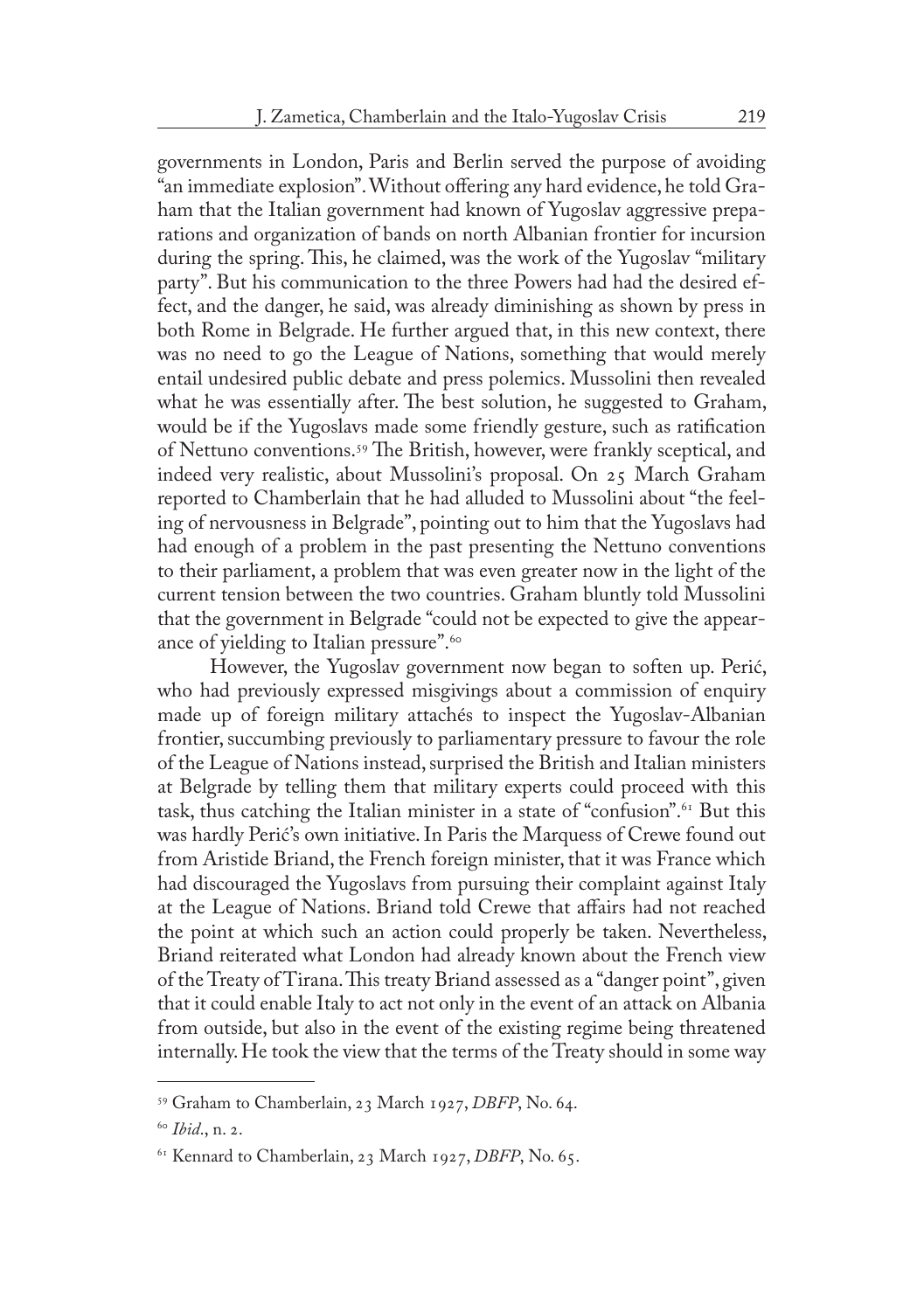be altered to arrive at its interpretation which would neutralize this danger. "Unless this is done," he told Crewe, "there must be perpetual unrest in that quarter of Europe."62 What Briand did not tell Crewe was that within the French government there were serious misgivings about Britain's policy towards the Italo-Yugoslav conflict. Sir Charles Mendl, the British press attaché in Paris, informed London, "in strict confidence", that Louis Barthou and André Tardieu, respectively Minister of Justice and Minister of Public Works, believed that British foreign policy was, "often without reason", running contrary to that of France. As the main example, Mendl reported the view held by Barthou and Tardieu that Britain had allowed without protest the signature of the Treaty of Tirana, which they believed had demonstrated London's favour towards Italy to lay hands on Albania.<sup>63</sup> But this was somewhat rich of the French who conveniently forgot that the November 1921 Ambassadors' Conference in Paris, which of course included France, had already practically given Italy a free hand in Albania, and that it was precisely this move which had given rise to subsequent tensions between Italy and Yugoslavia. For good measure, Mendl also reported about the French unhappiness over London's "uneasiness" over the Franco-German rapprochement, something which, according to the French, Britain now wished to offset by a new entente with Italy.<sup>64</sup>

Upon reading this despatch, Chamberlain was furious to say the least. He protested that Mendl's note about the French view that Britain was seeking a new entente with Italy because of the Franco-German rapprochement was "so silly that it is really difficult to deal with it", and that Britain had in fact worked hard for that rapprochement. Writing about Britain's relations with Italy, he added bitterly: "They are not an off-set to a friendship with France, nor a counterpoise to the Franco-German *rapprochement*. They are a necessary consequence of the Treaty of Locarno, and but for them France would be in danger of seeing Italy fall once more under purely German influences." On the Italian-Yugoslav difficulties, he explained that his policy had been to exert influence steadily but quietly to press moderation on Italy. And he did not view the Treaty of Tirana in such alarmist terms as they were read in France. He emphasized that he never lost an opportunity to remind Mussolini of what the latter had told him already during their first meeting in December 1924, that Italy had no aggressive designs on Albania. "My influence," he explained, "was used towards securing friendly

<sup>62</sup> Crewe to Chamberlain, 23 March 1927, *DBFP*, No. 66.

<sup>63</sup> Mendl to Gregory, 23 March 1927, *DBFP*, No. 70.

<sup>64</sup> *Ibid.* For the November 1921 Ambassadors' Conference in Paris, see E. H. Carr, *International Relations Between the Two World Wars 1919–1939* (London: Macmillan, 1973), 69-70.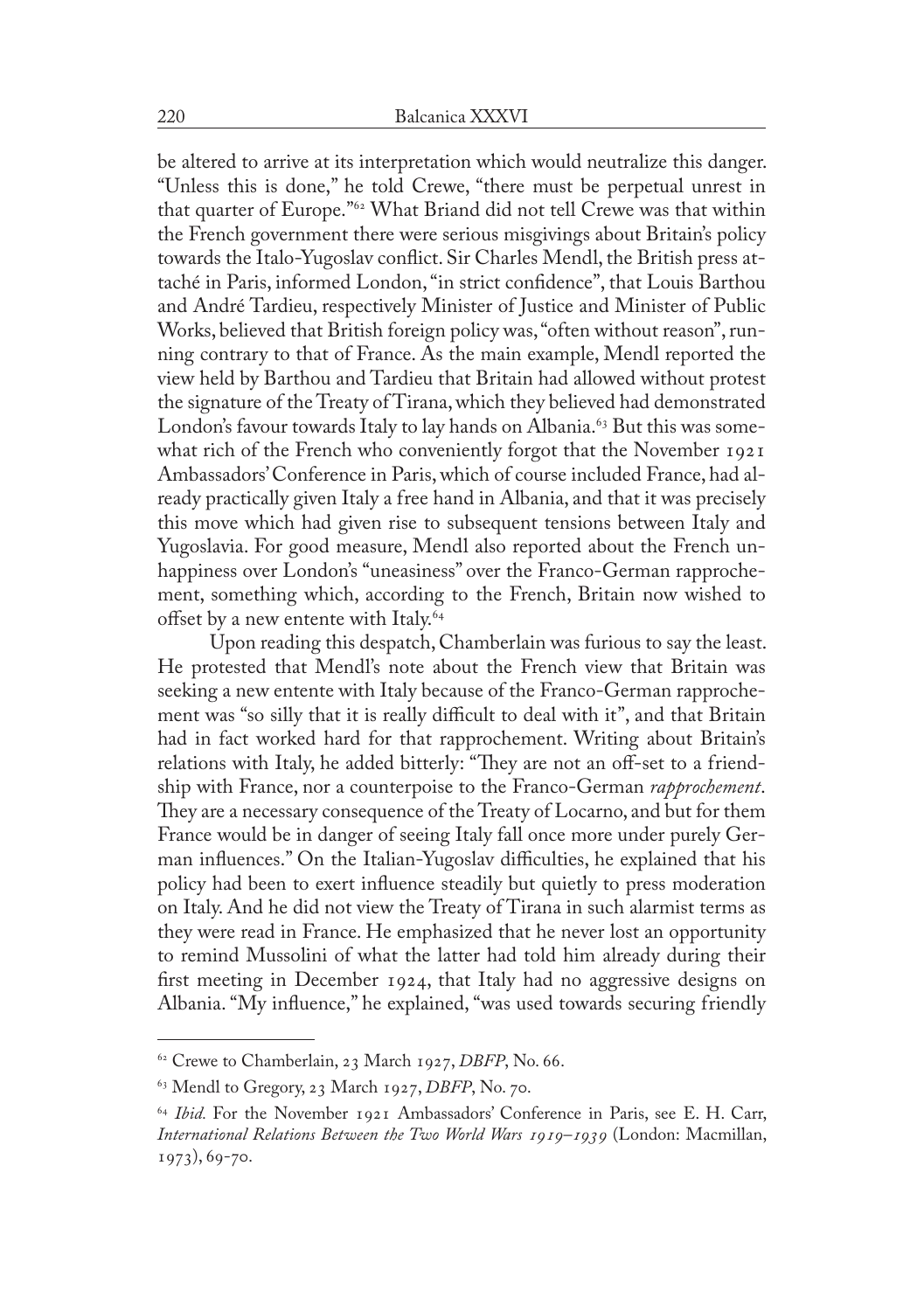explanations of the terms of the Treaty." Chamberlain was left wondering, in the end, whether the French actually realized what the true interests of their policy were.65 It has to be said that, far from wishing to establish any new friendly relationship with Italy, as the somewhat paranoid French seemed to be implying, the British foreign secretary was displaying remarkable firmness in not giving an inch away to Mussolini, and in particular so over Yugoslavia. He regarded Mussolini's suggestion that the Yugoslavs should at once prepare for ratifying Nettuno Conventions as "impossible". The proposed ratification, he wrote to Crewe in Paris, was unobtainable by itself, but might be secured by Italian friendly explanations to the Serbs that the Treaty of Tirana was not merely a veiled protectorate over Albania designed to maintain Ahmed Zogu both against external and internal threats to his rule.<sup>66</sup>

Thus, the most that can be said about Chamberlain's attitude towards Mussolini is that he was prepared to give him the benefit of the doubt, whilst at the same time he not only clearly understood Yugoslav fears and apprehensions, he actually actively defended them. And not just Chamberlain, but the British ministers on the ground held practically identical positions on this question. From Durazzo Seeds reported to Chamberlain that even the Albanian government was not so much preoccupied with any Serbian military preparations. He suggested that the scare about those preparations in fact emanated from Italian sources in Yugoslavia and from Rome itself, anxious as it was to demonstrate to world in general and to Albanian public opinion the benefits of an Italian protectorate over Albania. Seeds agreed with Kennard in Belgrade who had "rightly minimized" the alleged Serbian military activities. And he added that Zogu himself had told him the Serbian main attack would not develop before August.<sup>67</sup> Kennard was also in total agreement with Chamberlain. He thought it "impossible" at this juncture to secure ratification of Nettuno Conventions unless Yugoslavia received adequate compensations. He considered that the Yugoslav government was "too weak", adding that public opinion in the country was angry about Mussolini's attack not only against the government, but also against the King personally. And Kennard also took the view that, in the circumstances, "friendly gesture should come from Rome in the first instance rather than from Belgrade".68 His personal view was that the existing and clearly troublesome Pact of Tirana should be scrapped, to be replaced by a new one.69 Similarly, Graham in Rome, in frequent contact with Rakić,

<sup>65</sup> Memorandum by Chamberlain, 24 March 1927, *DBFP*, No. 75.

<sup>66</sup> Chamberlain to Crewe, 24 March 1927, *DBFP*, No. 73.

<sup>67</sup> Seeds to Chamberlain, 25 March 1927, *DBFP*, No. 76.

<sup>68</sup> Kennard to Chamberlain, 25 March 1927, *DBFP*, No. 77.

<sup>69</sup> *Ibid.*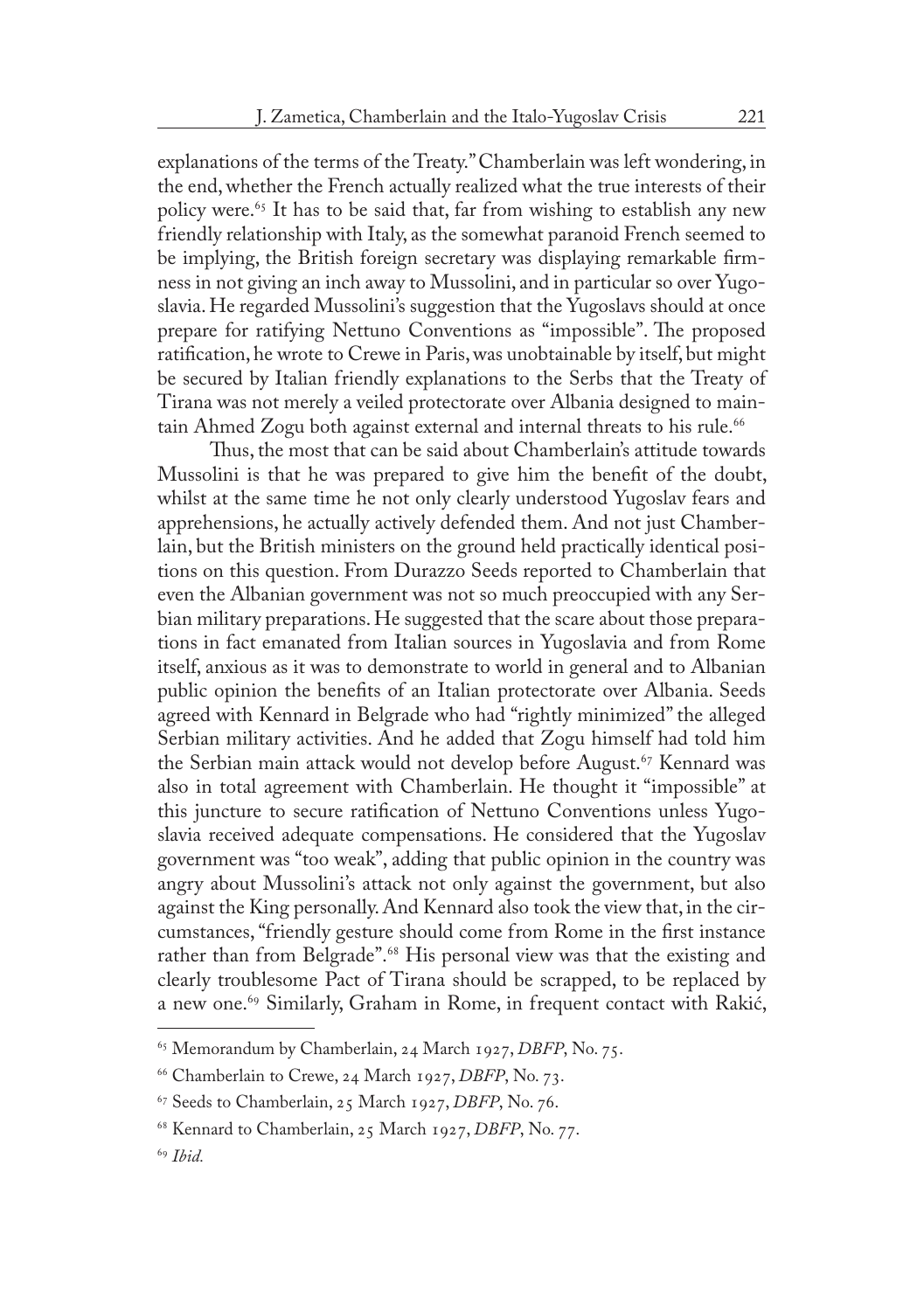described the situation to Chamberlain as "a vicious circle": Mussolini was prepared to offer satisfactory explanations of the Tirana pact, but only if Belgrade ratified Nettuno Conventions. "No doubt with truth," Graham observed, the Yugoslavs were saying that immediate ratification was impossible.<sup>70</sup> But Graham also warned Chamberlain that Kennard's private idea of doing away with the pact of Tirana was a non-starter since Mussolini was in the habit of using his foreign policy to enhance his prestige for purposes of internal affairs: "He will not contemplate anything in the nature of a climb-down."71

Towards the end of March, however, Chamberlain's attitude towards Yugoslavia began to shift, certainly not dramatically, but a shift was nevertheless clearly evident. In a letter marked "Private", he confessed to Kennard that he was more concerned about what was happening in Yugoslavia than in Italy. "I am convinced," he wrote, "that Mussolini contemplates no aggression on Albania, but I would not be answerable for the consequences if another revolution broke out there and above all if it started from Yugo-Slavian territory." In part, there was a sense in which Chamberlain was merely stating the obvious: no reports, no intelligence reaching the Foreign Office had suggested that Italy was about to go into Albania with military force. There was simply no reason for such an action given the pro-Italian policy of Ahmed Zogu. For the time being, it did not even suit Mussolini to resort to arms given that he had been declaring to the world his peaceful intentions. Of course, what the Treaty of Tirana had given Mussolini was the option to use force if and when he deemed such action necessary. Realistically, this could only take place in the event of an interventionist course adopted in Belgrade towards Albania. But all the information that Chamberlain had been receiving was precisely that Belgrade was not contemplating an intervention. What, then, was his latest thinking? The only explanation, such as it was, that he offered to Kennard was that he had certain reservations about the intentions of King Alexander I, and this only from his "memory" about a conversation the King had with Kennard back in December 1926, when the King, according to Chamberlain, had used "very ominous language". The question thus arises: had the British foreign secretary fallen for the recent Italian propaganda identifying the King as falling prey to the so-called Yugoslav "military party"? The answer must be a cautious no. As Chamberlain elaborated to Kennard: the weakness of the government in Belgrade "make them difficult people to help, but I do not wish you to think that I have thrown myself unconditionally into the Italian camp and am pursuing an Italian policy to the detriment of Yugo-Slavia.

<sup>70</sup> Graham to Chamberlain, 25 March 1927, *DBFP*, No. 79.

<sup>71</sup> Graham to Chamberlain, 29 March 1927, *DBFP*, No. 88.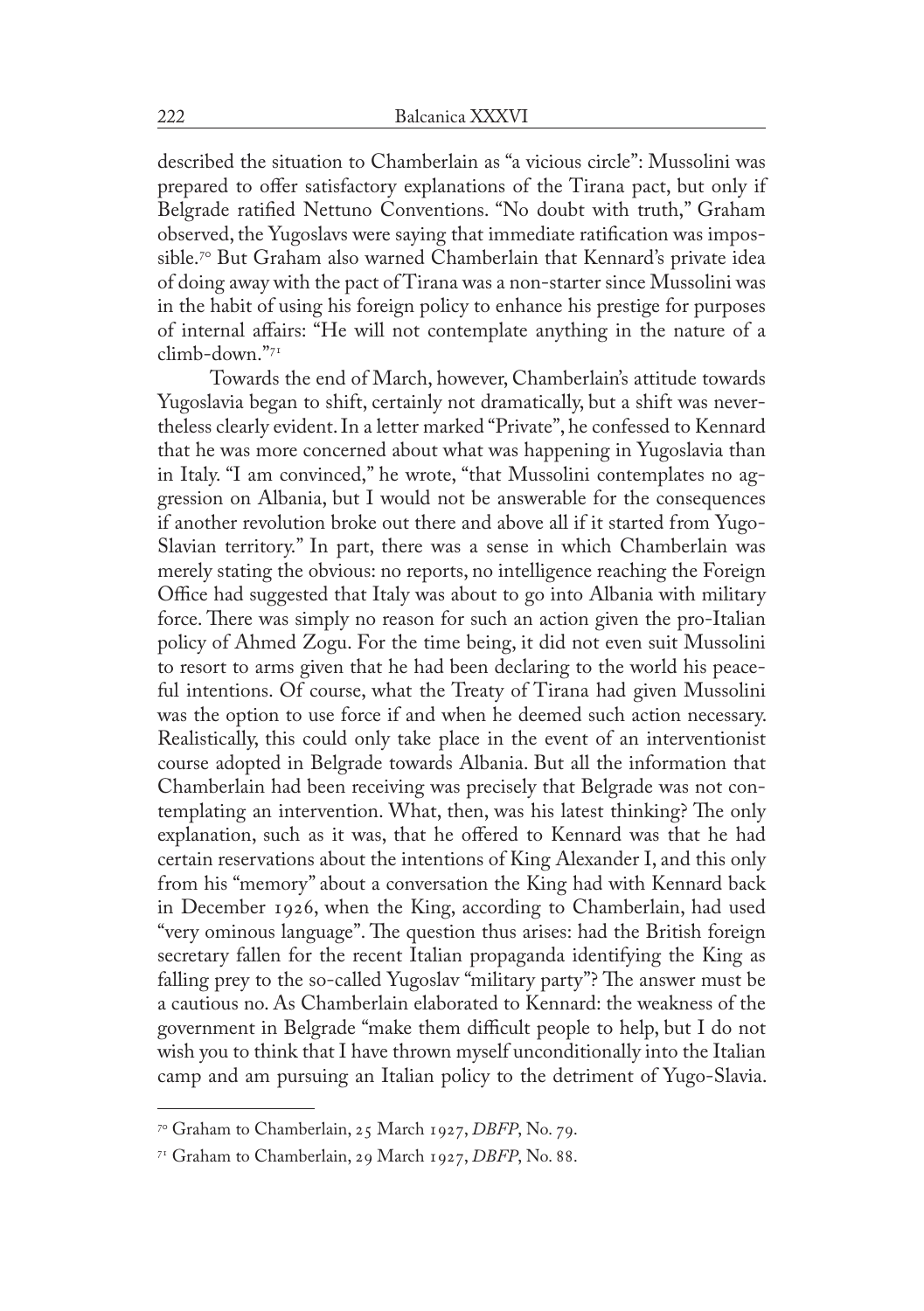On the contrary, I have steadily sought to bring Mussolini to a conciliatory and reasonable frame of mind." And he also made the following important point to Kennard: "My capacity for usefulness depends upon my retaining Mussolini's confidence and friendship."72

During the month of March there had been much talk in the triangle London-Paris-Berlin about sending to the Yugoslav-Albanian frontier a commission of enquiry made up of British, French and German officers (joined by an Italian and Serbian officer). This was essentially Chamberlain's idea. Mussolini was against, Belgrade would rather have nothing to do with it, but the French government accepted the proposal, and the Germans had nothing against it, either. Nevertheless, Paris was rightly sceptical about what this could achieve at all. Thus the diplomatic initiative passed on to the French who suggested to Chamberlain that the proposed commission "would not be solution of real cause of Italian-Serbian differences i.e. provisions of treaty of Tirana". And so, while the government of France had no objection that the commission should proceed with its work, this would "not in any way prevent direct conversations between Italy and Serbia with a view to reaching a permanent agreement". The government in Paris at the same time acknowledged that Britain was best qualified to speak to Rome on this subject, while for its part it promised to use its influence in Belgrade "in order to bring about firstly the ratification of Nettuno conventions and secondly desired interpretation of treaty of Tirana".73 It can be observed that, apart from the suggested order of priorities (first the Nettuno Conventions, and only then the Treaty of Tirana), the French had got it exactly right, for they addressed the substance of the Italo-Yugoslav problem, rather than its manifestations.

Chamberlain liked Briand's proposal and informed Graham in Rome to that effect. He also sent him a personal message to pass on to Mussolini, authorizing the British ambassador to make at his discretion any modifications to the message if he considered it necessary. In this message he frankly informed Musssolini that as long the existing strained relations between Italy and Yugoslavia continued, there could be no guarantee that further incidents could not occur at any time. He was convinced, he continued, that the obvious and indeed the only cure was an "unconditional" dialogue between Italy and Yugoslavia, including the clarification of "the ambiguous provisions of the treaty of Tirana".74 And not only did Chamberlain urge Mussolini that these conversations should begin "as soon as possible",

<sup>72</sup> Chamberlain to Kennard, 29 March 1927, *DBFP*, No. 90.

<sup>73</sup> Crewe to Chamberlain, 26 March 1927, *DBFP*, No. 82.

<sup>74</sup> Chamberlain to Graham, 31 March 1927, *DBFP*, No. 95. Graham felt free to change Chamberlain's assessment of "the ambiguous provisions of the treaty of Tirana",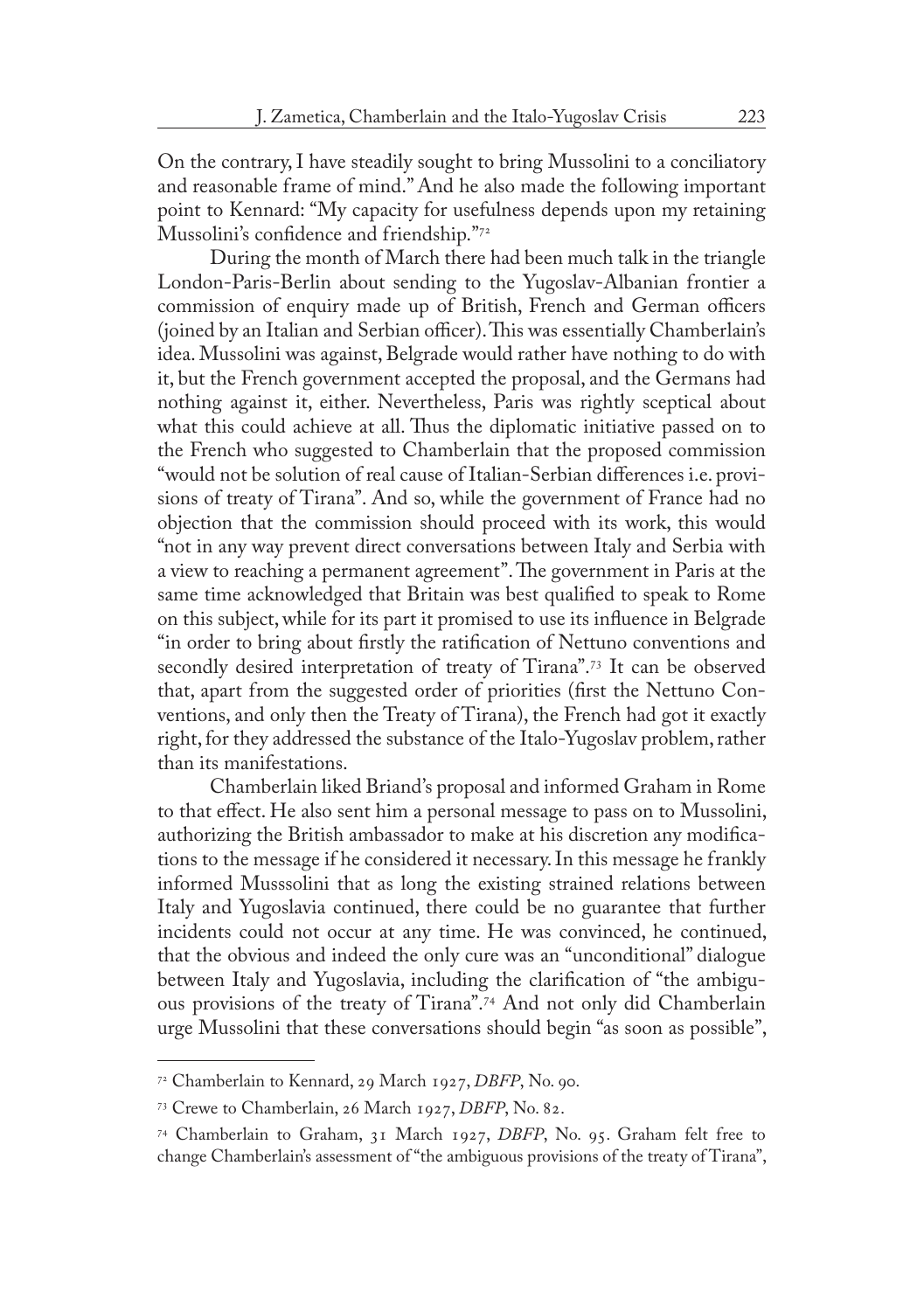he also suggested that Italy should be the country "to take the initiative in opening the discussions without imposing preliminary restrictions or conditions". This, of course, constituted potentially a big favour to Belgrade on the part of Britain, as Mussolini had consistently insisted that Yugoslavia should first ratify the Nettuno Conventions. Indeed Chamberlain pressed this point. He argued that Yugoslavia should not be asked to make any preliminary gesture with regard to the Nettuno Conventions which, as he correctly observed, "deal with matters entirely foreign to the question at issue". To sweeten this bitter pill for Mussolini, Chamberlain undertook to ask the French to advise Belgrade to give Italy an undertaking that the Conventions should be submitted to the Parliament "*as part of a general settlement*". Beyond this, Chamberlain wrote to Mussolini, "it would be unreasonable to press the Yugoslav government".75

In other words, within days Chamberlain had reverted to his previous position of defending the Yugoslav case, and now more so then ever. The fact that the French had played a role in this makes little difference. They had not written his personal message to Mussolini, they had merely identified the main problem, leaving it to Chamberlain to articulate it most eloquently. Moreover, Chamberlain had thrown out Briand's recommendation that the Nettuno Conventions should be made the starting point of discussions.

Most predictably, Mussolini did not embrace Chamberlain's message with any enthusiasm – to say the least. During the night of  $\bar{1}$  April Graham communicated Chamberlain's missive to Mussolini. "His Excellency," Graham telegraphed to his foreign secretary, "was in a difficult mood. I did not expect him to relish message and he read it with ill concealed irritation." In a dark mood indeed, *il Duce* told Graham that if the expectation existed that Belgrade should be offered an explanation regarding the Pact of Tirana, "he would do nothing of the kind", since the Pact was perfectly clear and required no explanation. But the British ambassador was not having any of this nonsense: "I said this was to put it mildly an exaggeration." Graham even put this to Mussolini: there were points in the Pact of Tirana "which no one understood", for example to what extent the provision to uphold Albania's political, juridical and territorial status quo committed Italy to support Ahmed Zogu "personally in all circumstances?" Under attack, Mussolini produced an answer – of a kind. He said that in a country like Albania the chief of state meant the state itself; if Zogu were overthrown, his suc-

substituting this with words "including al outstanding between the two countries", on the grounds that Mussolini had never seen anything ambiguous in the Treaty. See Graham to Chamberlain, 2 April 1927, *DBFP*, No. 105.

<sup>75</sup> *DBFP*, No. 95.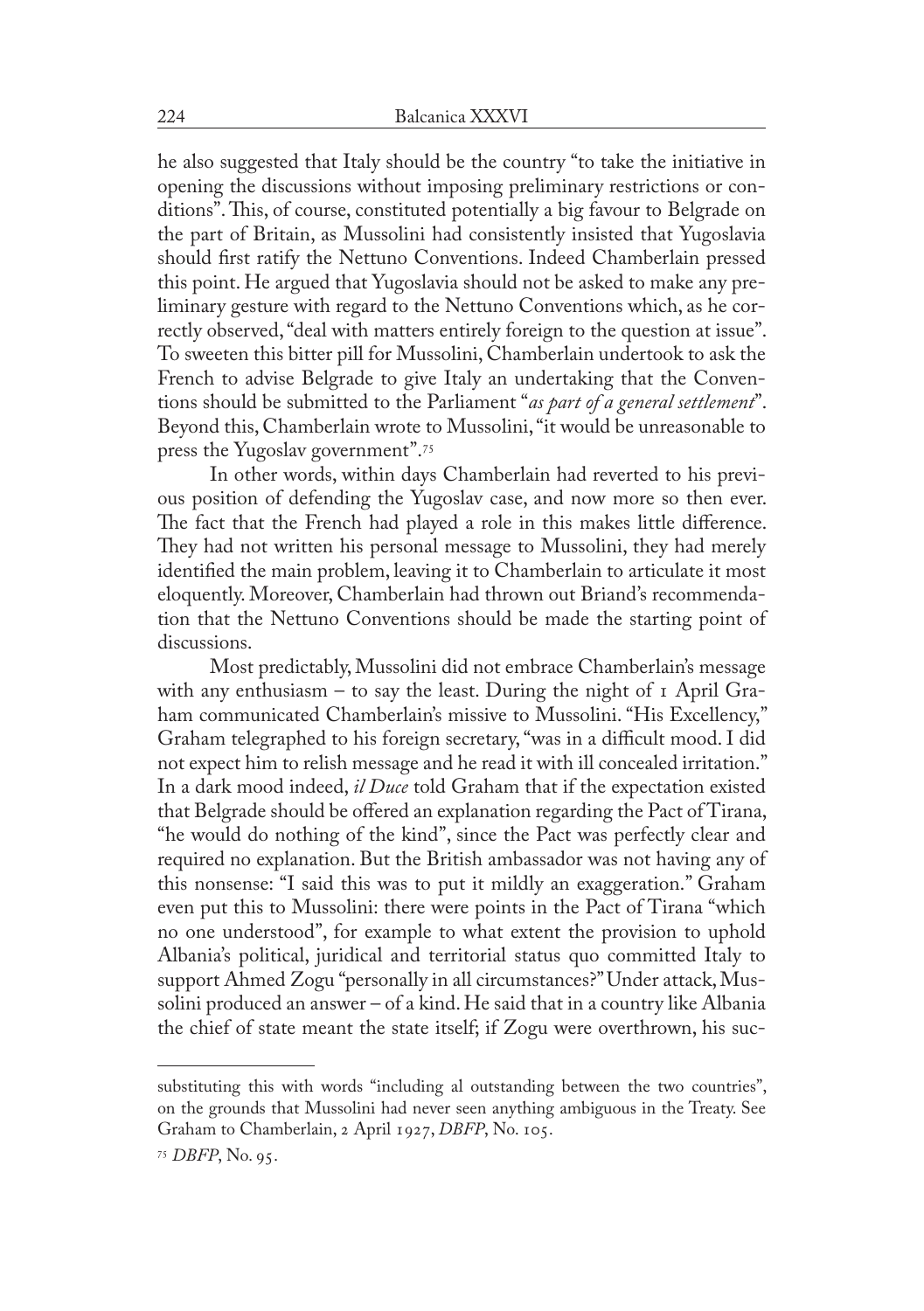cessor would probably denounce various pacts, conventions, etc., between Italy and Albania, and this Italy could never tolerate. But Musssolini was also quick to say that if a successor to Zogu recognized the existing arrangements, "that would be quite a different matter". This was, it has to be admitted, opportunism of a very high order on the part of Mussolini. And then he played on British strategic sensitivities: Albania, he said, was as a vital point for Italy as were Gibraltar and Malta for Britain, and Italy could never allow Albania to fall into the hands or under the influence of potentially hostile powers such as Yugoslavia or Greece. In good measure, Mussolini tried to impress Graham with his statesmanship. Not so long ago, he told Graham, the former Yugoslav foreign minister Ninčić had proposed to him a partition of Albania, whereby Italy would get Valona, and Yugoslavia Scutari. He, Musssolini, claimed that he had rejected this proposal.76 He also boasted that it was only his recent "pull of alarm bell" which had prevented an immediate European conflagration caused by Yugoslavia.

But Graham was far from convinced by the Italian dictator's statesmanship. He openly told him that his attitude would cause Chamberlain "much disappointment": the Yugoslavs sincerely desired the restoration of better relations, but if things were left as they were, there existed the danger of an incident at any moment. Mussolini did admit to Graham that the Albanian government had taken "meagre defensive measures" on the frontier against Yugoslavia, but was it really serious, he asked, that Albania would attack Yugoslavia? Equally, how could one believe that Italy contemplated aggression against Yugoslavia? In what was possibly a moment of carelessness, Mussolini said that, if Italy unfortunately did have to attack Yugoslavia, it would choose "a very different line" for such an attack, leaving the rugged and inhospitable terrain of the Albanian-Yugoslav frontier well alone. What Graham also discovered was that Mussolini was absolutely furious with the French, complaining about the "virulent" French press, and about France concentrating large numbers of troops and tanks on the Italian frontier. "France," he thundered, "endeavoured to thwart Italy at every turn." Graham protested that Briand was doing all he possibly could at Belgrade, but privately concluded that it was this Mussolini's irritation with France which may well have caused him, at least partly, to be difficult over Yugoslavia. He then told his host in no uncertain terms that there seemed no alternative to the Italo-Yugoslav problem over Albania except to bring

<sup>76</sup> Graham to Chamberlain, 2 April 1927, *DBFP*, No. 105. In fact, the Central Department of the Foreign Office had recorded that Ninčić "had flatly denied this." *Ibid*., n. 7. According to a different account, it was in fact Mussolini who had (probably in 1924 according to *DBFP*, No. 105, n. 7) offered Ninčić a division of Albania, but Ninčić refused this. See C. F. Melville, *Balkan Racket* (London: Jarrolds Publishers, n.d.; *ca* 1942), 25.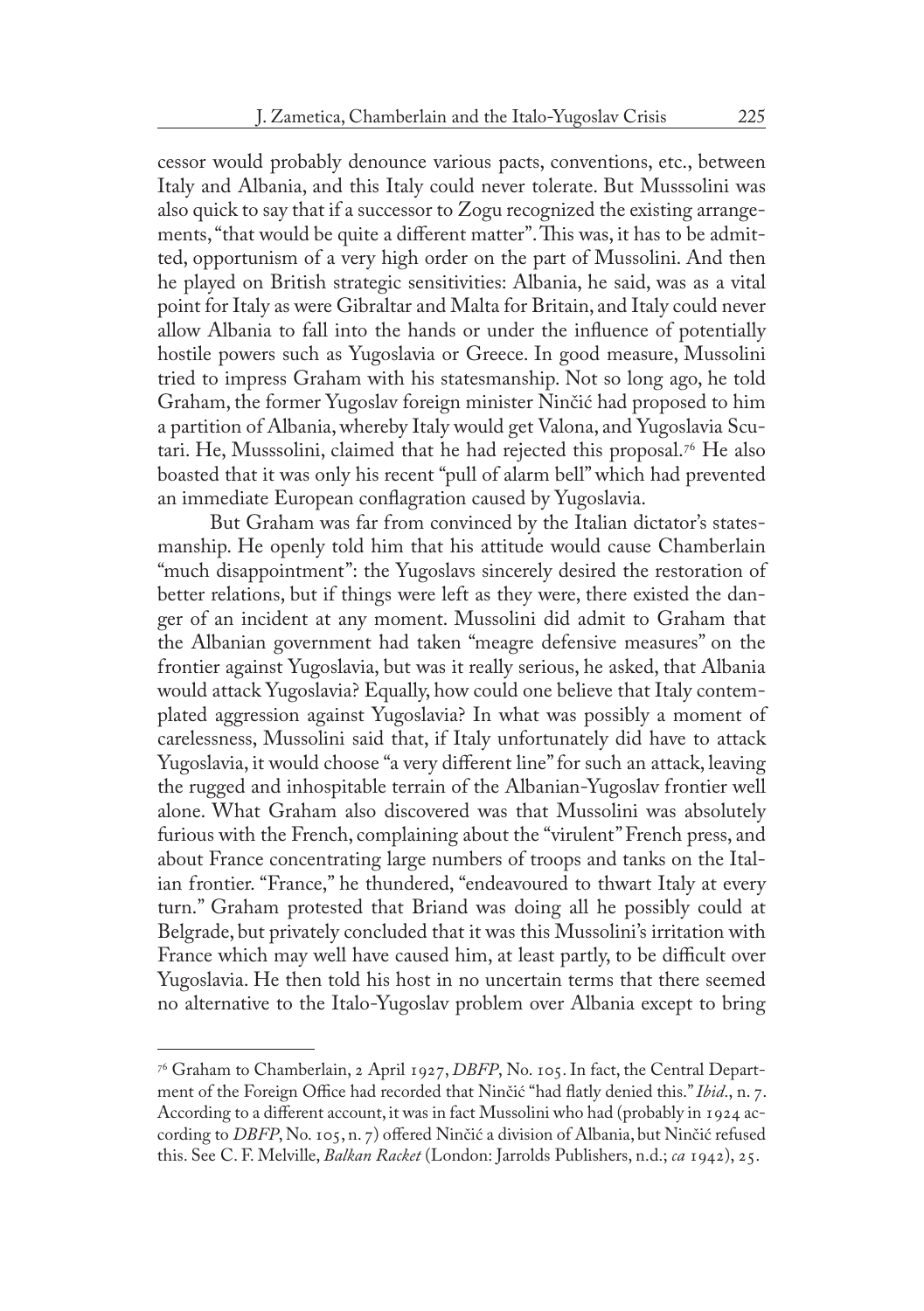the whole question to the League of Nations. Evidently getting fed up with his British guest, Mussolini now produced a characteristic outburst: "His Excellency replied," Graham reported to Chamberlain, "that Albania was of such vital importance to Italy that not even the League of Nations could prevent her from defending legitimate interests there and if League attempted to do so so much the worse for the League."77

So much for Mussolini's view of the new world order. Nonetheless, this important meeting left Graham satisfied – up to a point. For he relentlessly kept pressing Mussolini on the question of the Pact of Tirana, being careful enough to emphasize that the immediate ratification of the Nettuno Conventions "was not in the field of practical politics". Obviously tired, Mussolini finally gave in to this British diplomatic assault. He declared that if Rakić came to him with instructions from Belgrade asking either in a written note or verbally for explanations regarding the Pact of Tirana, he "was perfectly ready to give them". Moreover, Mussolini added, if Rakić's enquiry were couched in friendly terms, the answer would be in a similar spirit. Graham could hardly believe what he had just heard and jumped at this: was it the case, he asked Mussolini, that he "no longer insisted on a friendly gesture from Belgrade in the first instance? Signor Mussolini replied in the affirmative". This was, Graham reported modestly, all the result he could achieve, "but it may be a first step".78

Not only in Rome, but also in Belgrade things appeared to be moving in a positive direction. Kennard informed Chamberlain on 3 April that Perić thought the ratification of Nettuno Conventions "could be secured", and also that, following Graham's talk with Mussolini, he would send requisite instructions to Rakić in Rome.79 Moreover, there was now agreement between Italy and Yugoslavia that military officers (British, French and German) could inspect the Yugoslav-Albanian frontier if the occasion arose. Chamberlain himself defined such an occasion: "(*a*) unrest on the frontier, or (*b*) allegations regarding military movements made by any of the governments concerned."80 At the same time, clearly very encouraged by Graham's recent account of his encounter with Mussolini, Chamberlain asked Kennard to tell Perić that Rakić should be given early instructions to approach Mussolini verbally on the lines suggested. Possibly lacking com-

<sup>77</sup> *DBFP*, No. 105.

<sup>78</sup> *Ibid.* Graham strongly recommended to Chamberlain that, should Rakić approach Mussolini on lines suggested, he should do so verbally and not in writing.

<sup>79</sup> Kennard to Chamberlain, 3 April 1927, *DBFP*.

<sup>&</sup>lt;sup>80</sup> Chamberlain to Crewe, 5 April 1927, *DBFP*. On 8 April Kennard reported that he and his French and German colleagues had already constituted a committee and were examining the question of procedure. *Ibid*., n. 4.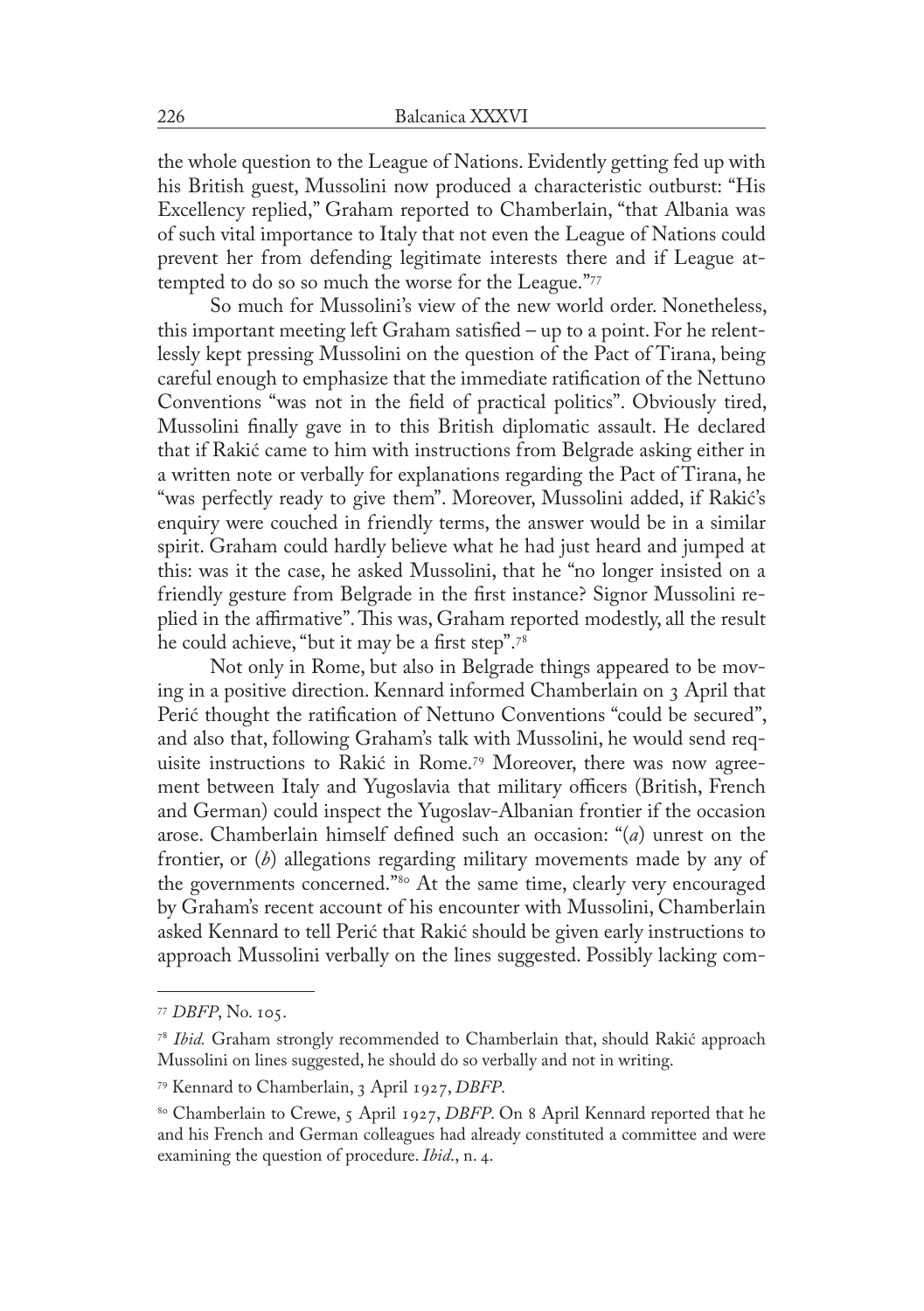plete confidence in Rakić's diplomatic skills, he wanted Kennard to strongly urge the Yugoslav foreign minister that his man in Rome "should be guided by Sir R.Graham as to the time and manner of his representations".<sup>81</sup> What now complicated matters, however, was the panic that had set in Albania, or to be more precise, the fear that had gripped Ahmed Zogu himself. From Durazzo, Seeds informed Chamberlain that Zogu and his advisers were extremely unhappy at the prospect that Italian-Serbian conversations could redefine the Treaty of Tirana in a way that could weaken the force of words "political and juridical *status quo*". But Seeds was no fool. He explained to Chamberlain that the real meaning of these words was "support thereby given to Ahmed Bey personally". The regime of Zogu, as the latter had openly confessed to Seeds, "might end rapidly" should Italy's support be withdrawn, or even if the impression gained ground, especially among his political opponents, that this was going to happen.<sup>82</sup>

In Rome, Graham shared the thinking of Seeds, which he passed on in a despatch to Chamberlain. He had talked to A. C. Bordonaro, the Secretary-General of the Italian Ministry of Foreign Affairs, the man whom Mussolini was about to send to London as the new ambassador. Bordonaro told Graham that Mussolini "was considerably upset" over Chamberlain's message to him of  $31$  March – a piece of information that could hardly have been news to Graham. But Bordonaro also said to Graham that any weakening of Italy's support to Zogu "meant that latter would lose not only his position but probably his life". Typically, the British diplomat was not going to shed tears over such a possibility. In the same despatch, Graham notified Chamberlain that Rakić had got the necessary instructions from Belgrade and therefore asked Mussolini whether he would be ready to begin conversation with the Serbian minister. *Il Duce*, however, replied that he was taking a holiday and would not be ready until after Easter. And he could not resist telling Graham that, according to the information he had, Belgrade was already celebrating a diplomatic victory, but he was going to disillusion the Serbs. Very coldly, Graham commented that he would much regret "if His Excellency approached discussions in this frame of mind", adding that the Yugoslav government seriously desired to arrive at a friendly understanding. Far from being overawed by Mussolini, Graham merely displayed polite contempt for a second-class power which Italy, despite all its pretensions under a Fascist dictator, had been and still remained.<sup>83</sup>

<sup>81</sup> Chamberlain to Kennard, 5 April 1927, *DBFP*, No. 114.

<sup>82</sup> Seeds to Chamberlain, 6 April 1927, *DBFP*, No. 119.

<sup>&</sup>lt;sup>83</sup> Graham to Chamberlain, 9 April 1927, *DBFP*, No. 136. In Belgrade, Kennard disagreed about Mussolini's claim about a Serb diplomatic victory. *Ibid*., n. 2.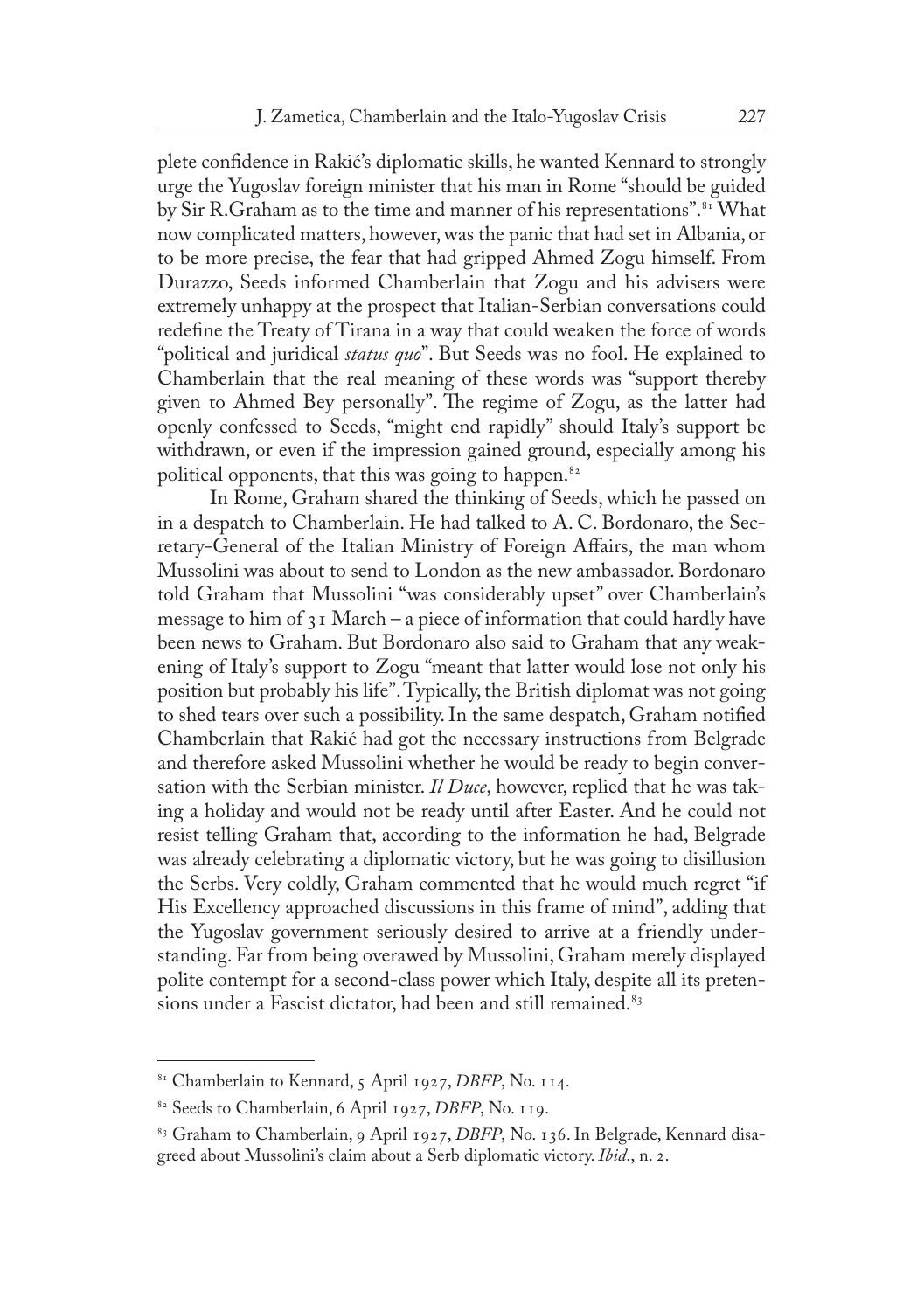By now Graham had taken Rakić completely under his wing. It can even be argued that it was British diplomacy that was in important ways shaping Yugoslavia's troublesome relations with Italy. Graham had convinced Rakić to drop the idea of commencing talks with Mussolini by delivering a note – this, as has been seen, had already been agreed between Graham and Chamberlain. To start proceedings with a note would be "fatal" according to Graham: the only result "would have been an exchange of mutually unsatisfactory notes which would have rendered further conversations difficult if not impossible". Graham noted with evident pleasure that, happily, no one was more persuaded of this than Rakić who had managed to obtain from a reluctant Belgrade government permission to proceed along the line suggested by Britain. Graham also gave Rakić a pep talk on the Italian position:  $(i)$  Italy had secured by the Pact of Tirana a privileged position which it would not readily surrender; (2) whilst the Italians would probably give satisfactory general assurances regarding the Pact, it would be difficult to induce them to offer detailed explanations;  $(3)$  the interests of the Italians were bound up with Ahmed Zogu, and they would never willingly agree not to intervene on his behalf before he had been comfortably disposed of; and (4) the Italians would not consent to bring the question of Albania to the League of Nations, and although this could actually be forced on them, the result would put an end to all hope of friendly relations between Italy and Yugoslavia.84

The interesting thing here was that France, generally believed to be Yugoslavia's greatest ally, seemed in fact to be almost totally out of the picture. However, true gentleman that he was, Chamberlain had sent a private letter to Briand via De Fleuriau, the French ambassador to London, commenting on aspects of French policy. Briand replied in the same informal and confidential manner, addressing his main points to Italo-Yugoslav relations. He wished to inform Chamberlain that the Yugoslav government were "in a state of great nervousness and were particularly suspicious of British policy. They thought that the British Government was helping and encouraging Signor Mussolini in an unfriendly policy to Yugo-Slavia". Briand's views were either hopelessly ignorant or malicious. This was not a comment on what Belgrade actually felt, it was a thinly disguised attack on the Foreign Office. Predictably, Chamberlain was less than impressed by this message, but kept his calm. For throughout the Italo-Yugoslav crisis, he made sure to keep Paris informed about British policy. He told De Fleuriau, who had communicated to him Briand's thoughts, that, surely, he, De Fleuriau, should know how he had spoken to him "with such frankness" about his communications with Italy, and that he should also know "how

<sup>84</sup> Graham to Chamberlain, 11 April 1927, *DBFP*, No. 141.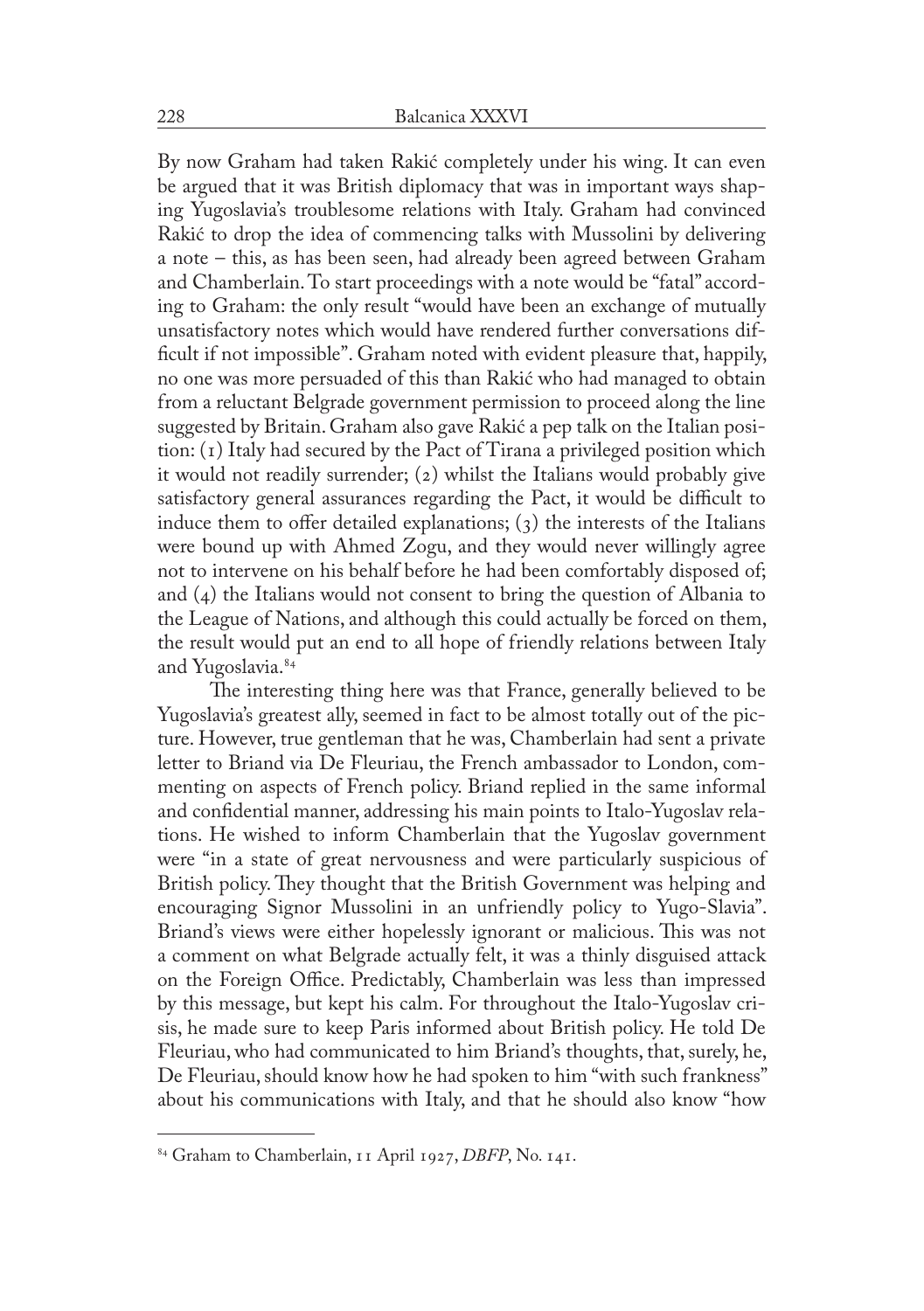unjustified these suspicions were and how hard I had worked to help Yugo-Slavia. I had in fact strained whatever influence I possessed with Mussolini to the very limit".<sup>85</sup>

Apart from not being able to resist pricking Chamberlain, the French were nevertheless seriously alarmed about the developments in the Balkans. Nikola Uzunović's government in Belgrade resigned on 16 April, to be succeeded by that of Velja Vukićević, with Vojislav Marinković as the new Foreign Minister. Two days earlier Italy issued an official communiqué which stated that there could be no question of negotiations respecting the Treaty of Tirana, as this did not concern the Serb-Croat-Slovene state.<sup>86</sup> Clearly, the Italian position was hardening, and Mussolini had evidently and shamelessly lied to Graham during their conversation in Rome on 1 April when he promised that he would give Milan Rakić a friendly interpretation of the Treaty of Tirana. Now De Fleuriau hastened to see Orme Sargent in the Foreign Office, bringing along a fresh telegram from Briand. The latter believed that the change of government in Belgrade was due to the King who "intended that the new government, representing a definite Serbian bloc without admixture of Croats or Slovenes, should adopt a firmer and bolder foreign policy than its predecessor". De Fleuriau also told Sargent that, according to French reports from Belgrade, there were in the new government "elements" opposed to avoiding a war with Italy "on the ground that Italian military operations in Albania would be so unpopular as to undermine and possibly bring about the collapse of the whole Fascist regime". Briand, according to De Fleuriau, trusted that the Yugoslavs would not really embrace "the fantastic belief " that the régime in Italy could in any way suffer by a war over Albania. And Briand felt that Chamberlain was "the only person" able to influence Mussolini. He expressed the belief that, if Chamberlain threatened Mussolini by telling him that Britain would not countenance an Italian policy in Albania which could at any moment lead to war, Mussolini would back down.<sup>87</sup>

However upset Chamberlain may have felt about the recent French criticisms of British policy, it did not really matter what Briand and the French thought or believed about London's handling of the Italo-Yugoslav question. And Chamberlain could now feel the satisfaction that Paris was

<sup>&</sup>lt;sup>85</sup> Record by Sir A. Chamberlain of a conversation with the French Ambassador, 14 April 1927, *DBFP*, No. 151. Apart from French ignorance about British efforts to help Belgrade, at this time Chamberlain also had a grievance towards Paris concerning lack of French support for British policy in China. *Ibid*., n. 1.

<sup>86</sup> Chamberlain to Graham, 19 April 1927, *DBFP*, No. 155, n. 1.

<sup>&</sup>lt;sup>87</sup> Record by Mr. Sargent of a conversation with the French Ambassador, 19 April 1927, *DBFP*, No. 156.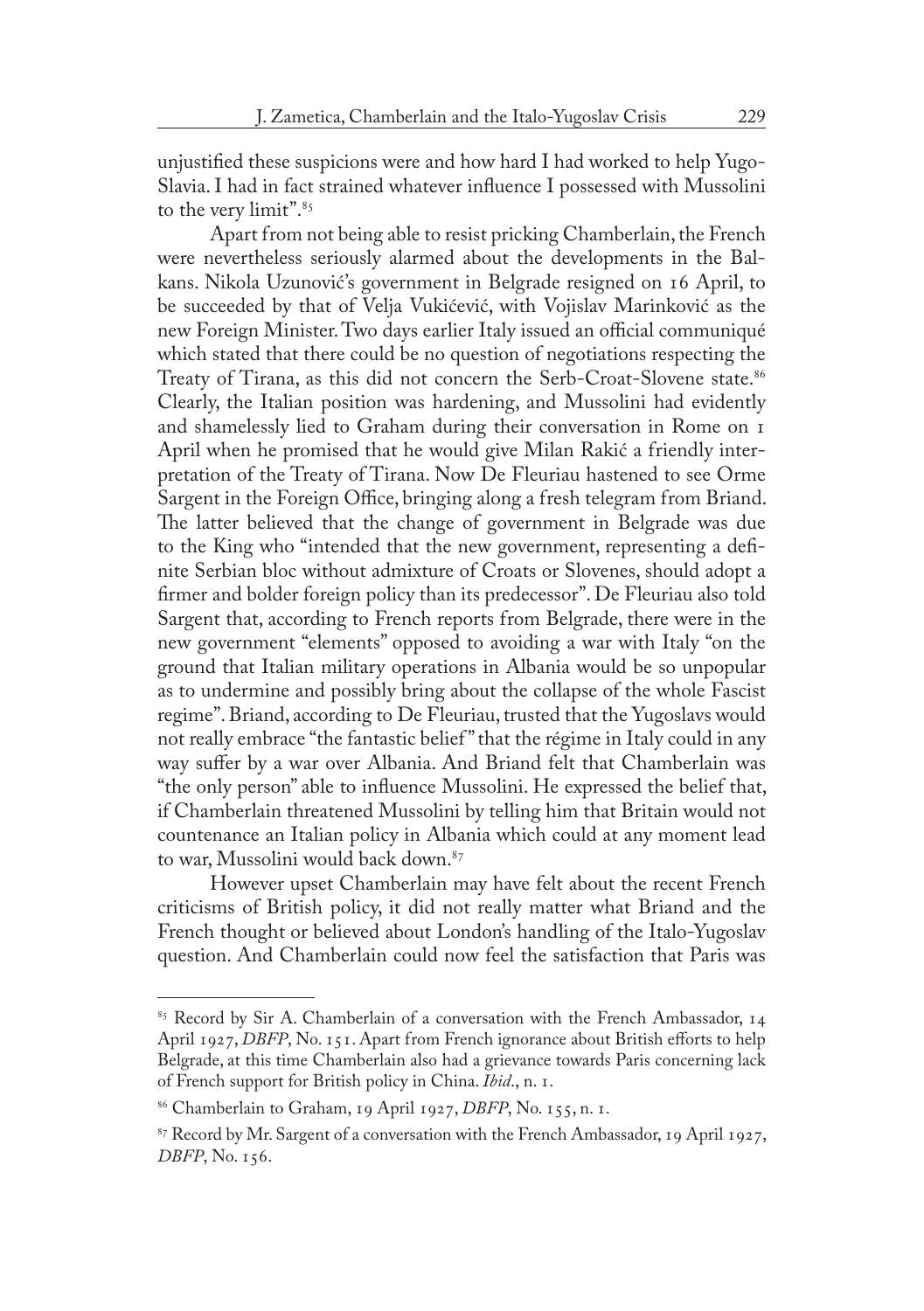frankly investing all its hopes in the Foreign Office, implying that its influence in Rome was practically non-existent. In the end it turned out that it was not a great power like France, nor indeed Chamberlain himself, but rather a relatively minor British diplomat who proved decisive in determining the final outcome of the crisis. This was William Seeds. He wrote, on 18 April, what must be seen as a most important letter to Chamberlain, although the Foreign Office received it as late as 2 May. Seeds discussed the internal situation in Albania, amusing himself in particular with observations on Fan Noli, the former head of the Albanian government. "Fan Noli," he reported to Chamberlain, "would be justified in adding the title of Prophet to his highly irregular dignity of 'Bishop' as he is apparently not without honour save within the frontiers of his own country." Noli had given an interview to a newspaper in Vienna, in which he said that the Pact of Tirana was imposed on Albania by Italy and Britain, and that in the event of a war between Italy and Yugoslavia the Albanians would be fighting on the side of Yugoslavia. Ahmed Bey, Noli added correctly, was thoroughly unpopular, maintaining his position only thanks to Italy. The existing situation in Albania, Seeds noted, was such that ambitious politicians anticipated the forthcoming Italo-Serbian conversations weakening, "or of some more violent event wiping out, the regime of Ahmed Bey". And this was precisely what worried Seeds. He was himself convinced that Italy would support Zogu "through thick and thin", but there always existed the danger that some accident would deprive Albania of its present head. In this connection, Seeds referred to an unsuccessful plot against Zogu towards the end of March. And since, Seeds argued, Zogu's enemies may believe that this was the time for action, "it is advisable to consider at any rate the possibility of Ahmed Bey's disappearance, and its consequences".<sup>88</sup>

Seeds did not even try to hide his "warm regard" for Zogu, but placed his entire letter to Chamberlain in the context of "a serious calamity" that would be entailed by Zogu's downfall. Ahmed Bey, he declared, was "irreplaceable", no one else was fit to step into his shoes. The only alternative person whom Seeds could identify was Musa Bey Juka, the minister of public works and previously the interior minister, but he thought that Juka's personal unpopularity was a fatal obstacle. "Consequently," Seeds wrote, "hopes of finding a suitable successor to Ahmed Bey – given Albanian methods of régime-changing – must be founded on the mere possibility that out of the inevitable chaos and turmoil some outstanding though hitherto unrecognized personality may in time emerge. But parturition will be difficult, and Albania would not be given useful help by her Italian and Serbian midwives whose efforts will most probably result in the produc-

<sup>88</sup> Seeds to Chamberlain, 18 April 1927, *DBFP*, No. 154.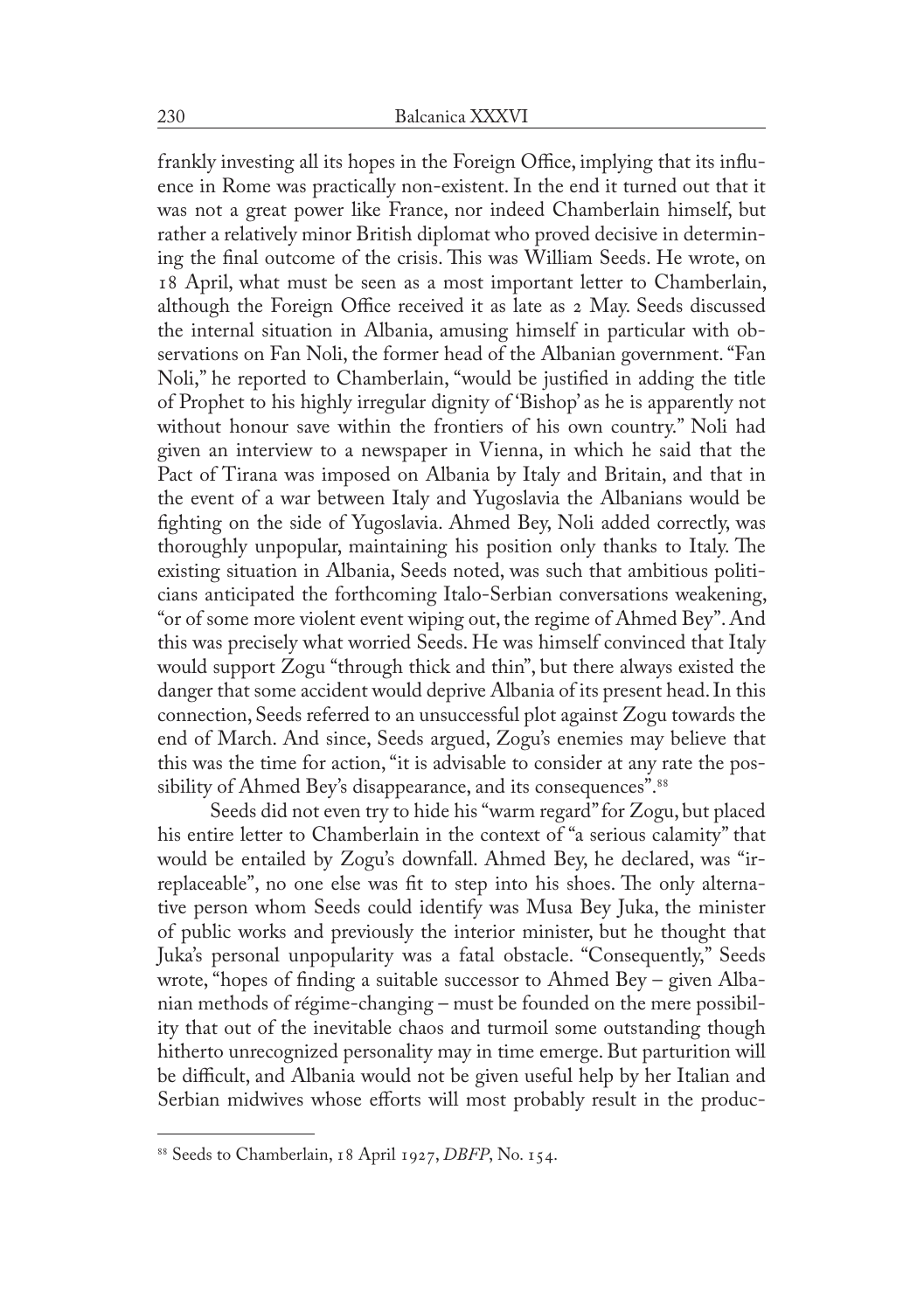tion of twins cursed with a grievous incompatibility of temper and with no very sound constitutions." In the past, Seeds observed, Albanian régimes alternated regularly between the adherents of Italy and Serbia. But now, he argued, conditions had completely changed: it was no longer a question of what Italy or Yugoslavia may hope to gain from a new president, "but quite definitely of what Italy may be almost certain to lose". In Seeds' view, the advantages that Zogu had promised the Serbs in return for returning him to power at the close of 1924 were "paltry" in comparison with what Italy had since gained "and must preserve at all costs". He thought that the action which Italy would take in the event of a revolution against Zogu was "too obvious to discuss". Seeds concluded his letter thus: "In Ahmed Bey the Italians have now a valuable and unique instrument; for no other man … possesses those personal qualities which can keep him in power without an unduly provocative display of Italian force. Should he disappear, there seems no present chance of either the Italians or the Serbians finding any candidate who would be much above puppet rank. The struggle between these puppets and their foreign supporters may, or may not, result in the extinction of Albania as an independent State, but bids fair in any event to mean the success of an individual dependent for his existence on very obvious alien bayonets."89

The impact of Seeds' latest thinking on Chamberlain was truly considerable and is examined below. But on 25 April Signor Bordonaro handed Chamberlain a major memorandum by Mussolini on the subject of Italo-Yugoslav relations, dated 20 April. In this document *il Duce* accused Belgrade, for the umpteenth time, of "a decidedly anti-Italian tendency", evident, he claimed, by "an intense military preparation". He wrote, most vaguely, of "certain political and military circles in Yugoslavia possessing great influence, both open and secret", something which constituted a grave danger to peace – but he named no one in particular. He went to contradict himself immediately, as "it now seems improbable … that Jugoslavia desires to persist in stimulating the proposed spring invasion of Albania". And he persisted that any discussion concerning the Pact of Tirana was "absolutely inadmissible". Staying on this subject, he wondered why Chamberlain attached so much attention to the clause in which Italy declared its interest in the maintenance of the political status quo in Albania, a clause, he observed, interpreted "as an obligation to support the present internal régime". He added cynically: "Italy has no reasons of her own for interfering in the internal politics of the Albanian State," whereas Yugoslavia desired to make Albania, practically, politically and perhaps territorially, a "vassal". Whatever Yugoslavia's aims in Albania, it must have occurred to Chamberlain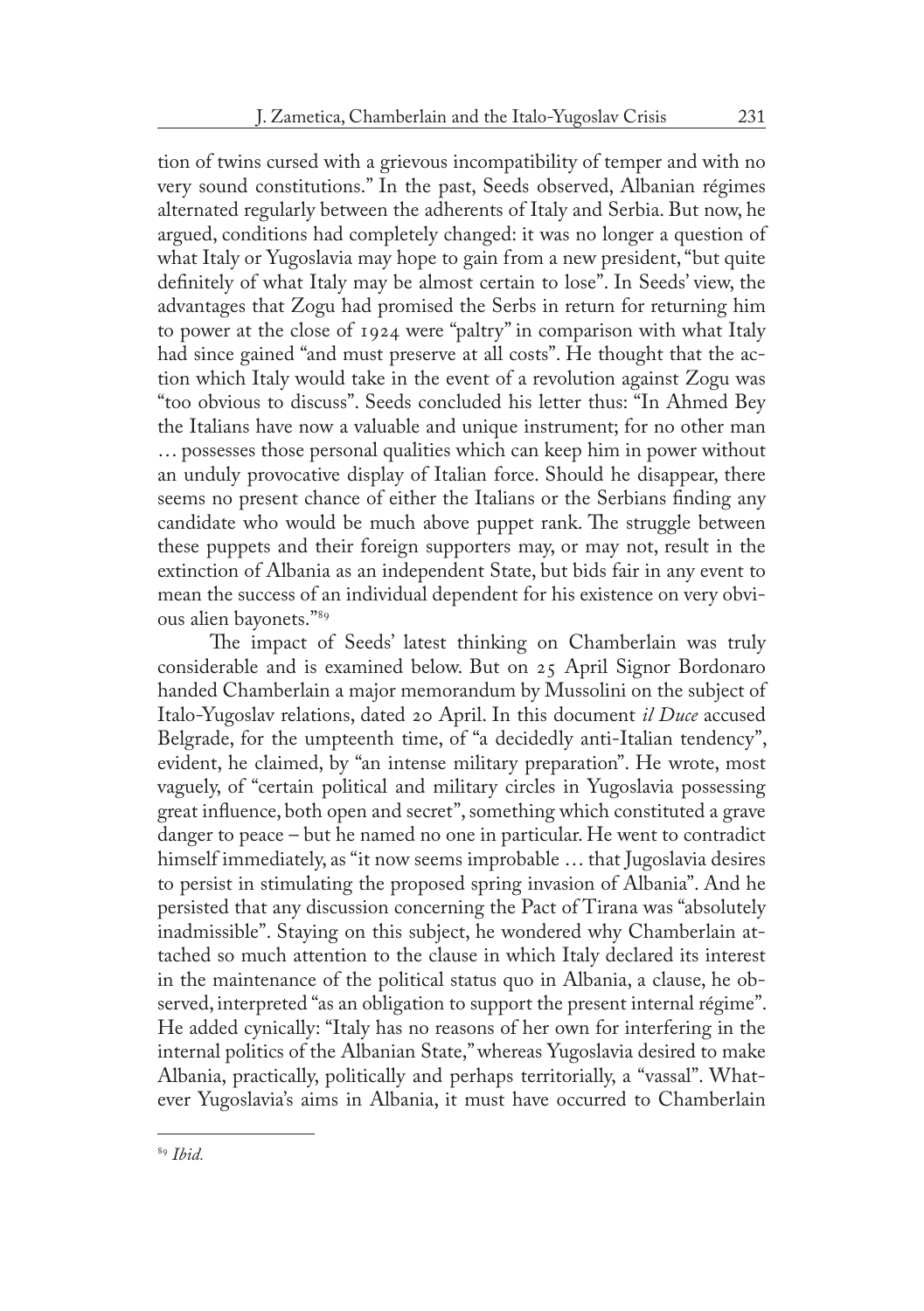that Mussolini was actually stating his own country's ambitions in Albania for which there already existed all the evidence.<sup>90</sup>

A few days later, Orme Sargent argued in a Foreign Office memorandum that Britain had no direct interest in Albania other than a general concern to prevent friction in Europe. This was of course stating the obvious. But Sargent also expressed scepticism about Mussolini, believing that in his conversation with Rakić (which still had not taken place) he would flatly refuse to give assurances that the Treaty of Tirana did not endanger the independence of Albania and was not directed against Yugoslavia, or that he might argue that the Treaty entitled him to intervene in Albania in the support of the existing government against internal opposition and insurrection. "In these circumstances," Sargent observed, "the Yugoslav government would be fully entitled to take the matter to the League."<sup>91</sup>

With regard to Seeds' letter Chamberlain gave his comments not to hi man in Tirana, but to Graham in Rome in a letter dated 9 May. He referred to the memorandum which Mussolini had sent him on 20 April. And he did not hide his displeasure: "M. Mussolini, for the first time, definitely states in writing that he interprets Article I of the Treaty of Tirana as entitling him to interfere to protect and defend any friendly régime in Albania, not merely against foreign aggression, but presumably against internal opposition. This claim to interfere in the internal administration of Albania is precisely the claim which the Yugoslav Government have all along feared, and which they consider would constitute a threat to their own security by converting Albania from an independent country into an Italian protectorate … his Excellency now defines this claim in such a manner that it becomes impossible for me to treat it otherwise than as representing the official and considered policy of the Italian Government." And this, Chamberlain explained to Graham, put him "in a position of some difficulty".92

Chamberlain then outlined three possible courses open to him:  $(i)$ he could keep silent and reserve the right to protest if and when Italy took some action which could be held to constitute unjustifiable interference in the internal matters of Albania; (2) he could remind Mussolini that Britain was unable to accept or approve the present Italian claim; and  $(3)$  he could "tacitly acquiesce" in the Italian claim. The first option did not appeal to Chamberlain since it could easily lead to trouble for Britain at a later date. The second option he at first thought "the most consistent and logical", but he also had to consider Mussolini's possible violent reaction and, more importantly, if Belgrade found out about Britain's rejection of Mussolini's

<sup>90</sup> *DBFP*, No. 162, enclosure.

<sup>91</sup> Memorandum by Mr. Sargent, 26 April 1927, *DBFP*, No. 163.

<sup>92</sup> Sir A. Chamberlain to Sir R. Graham, 9 May 1927, *DBFP*, No. 183.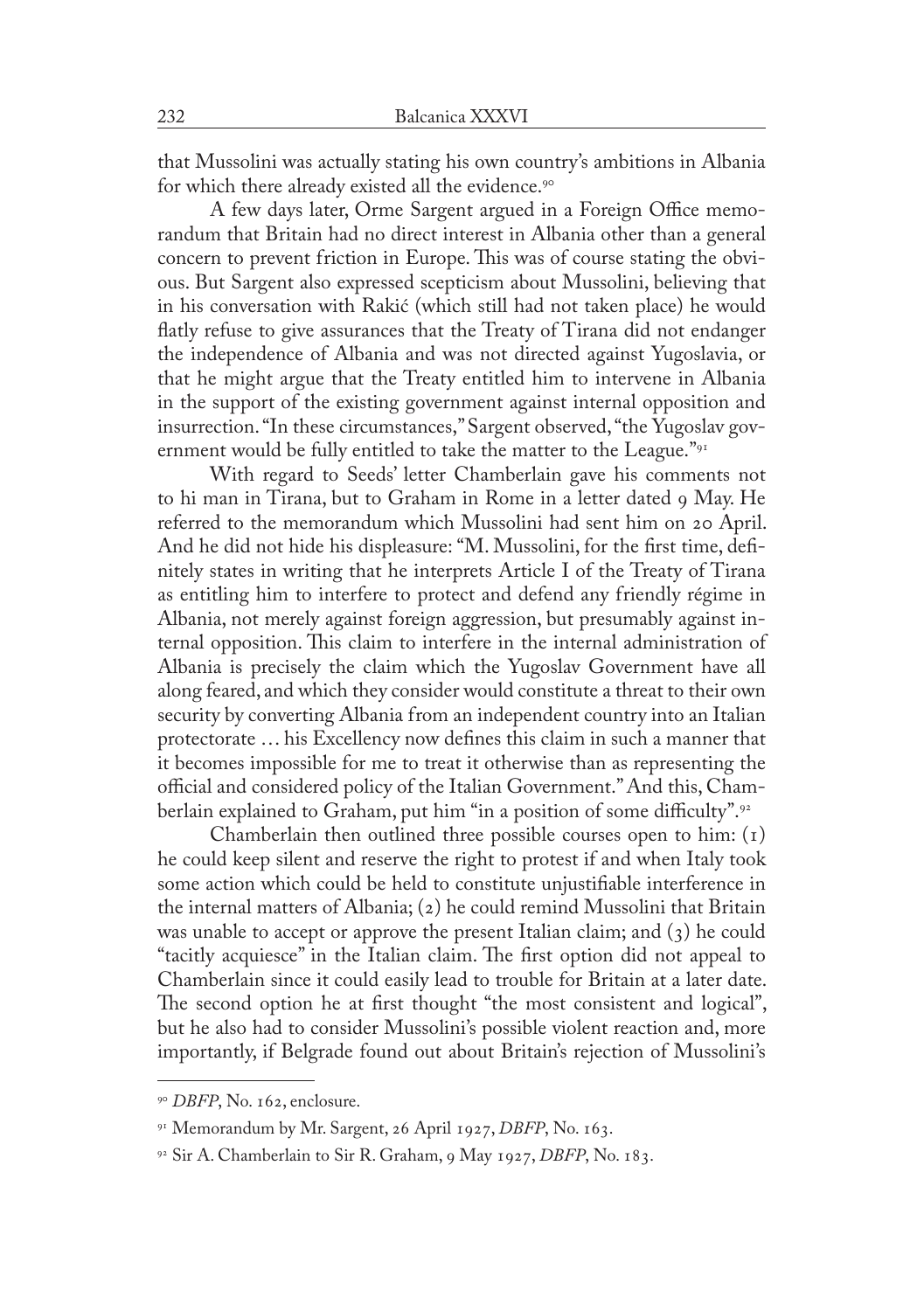claims, it might encourage it to adopt an uncompromising attitude, and possibly lead to a fresh revolution in Albania.93

He then addressed Seeds' "very illuminating despatch". He explained that he had always held that Britain had no direct interest in Albania, and that the only reason he wanted to see Italy's penetration in Albania confined within certain limits was that, if such penetration were unlimited, it would arouse the fear of neighbouring states and thereby endanger peace. What Seeds had convinced him of, however, was that the factor which was even more likely to endanger peace would be the disappearance of Ahmed Bey and his government since: "Should Ahmed Bey disappear, the result is likely to be civil war, during which Albania as a separate State might cease to exist or become subject to a puppet Government still more dependent on foreign bayonets than the present one … Were His Majesty's Government now to veto M. Mussolini's policy of supporting Ahmed's Government against both internal and external aggression, and were he subsequently to be overthrown, it is not difficult to foresee the Italian arguments whereby His Majesty's Government would be held responsible for the resulting chaos and the consequent damage to vital Italian interests, and even for the eventual conflict between Italy and Yugoslavia."94

Chamberlain also enclosed a memorandum addressed to Mussolini – a sickening piece of work in which he bent over backwards to make conciliatory statements to the Italian dictator, concluding thus: "I take note with particular satisfaction of the very frank and precise assurances with which Signor Mussolini's message concludes, namely, that the situation created by the Ambassadors' Conference resolution of 1921 and by the Treaty of Tirana guarantees the independence of Albania and does not threaten in the least Jugoslavia or any other State bordering upon Albania; that Italy casts no aggressive glances either in the neighbourhood of the Adriatic or elsewhere; and lastly, that Italy will do nothing which might disturb the peace of Europe. It is so that I have throughout understood and interpreted his policy."95 When Briand met Chamberlain at the Foreign Office and enquired about Italo-Yugoslav relations, to his credit Chamberlain at least replied that "one could never speak confidently about so temperamental a person as Signor Mussolini".96

The question thus arises: did Chamberlain actually decisively shift Britain's policy towards the Albanian rift between Italy and Yugoslavia?

<sup>93</sup> *Ibid.*

<sup>94</sup> *Ibid.*

<sup>95</sup> *Ibid*., enclosure.

<sup>96</sup> Record by Sir A. Chamberlain of a conversation with M. Briand at the Foreign Office on 18 May, 1927, *DBFP*, No. 201.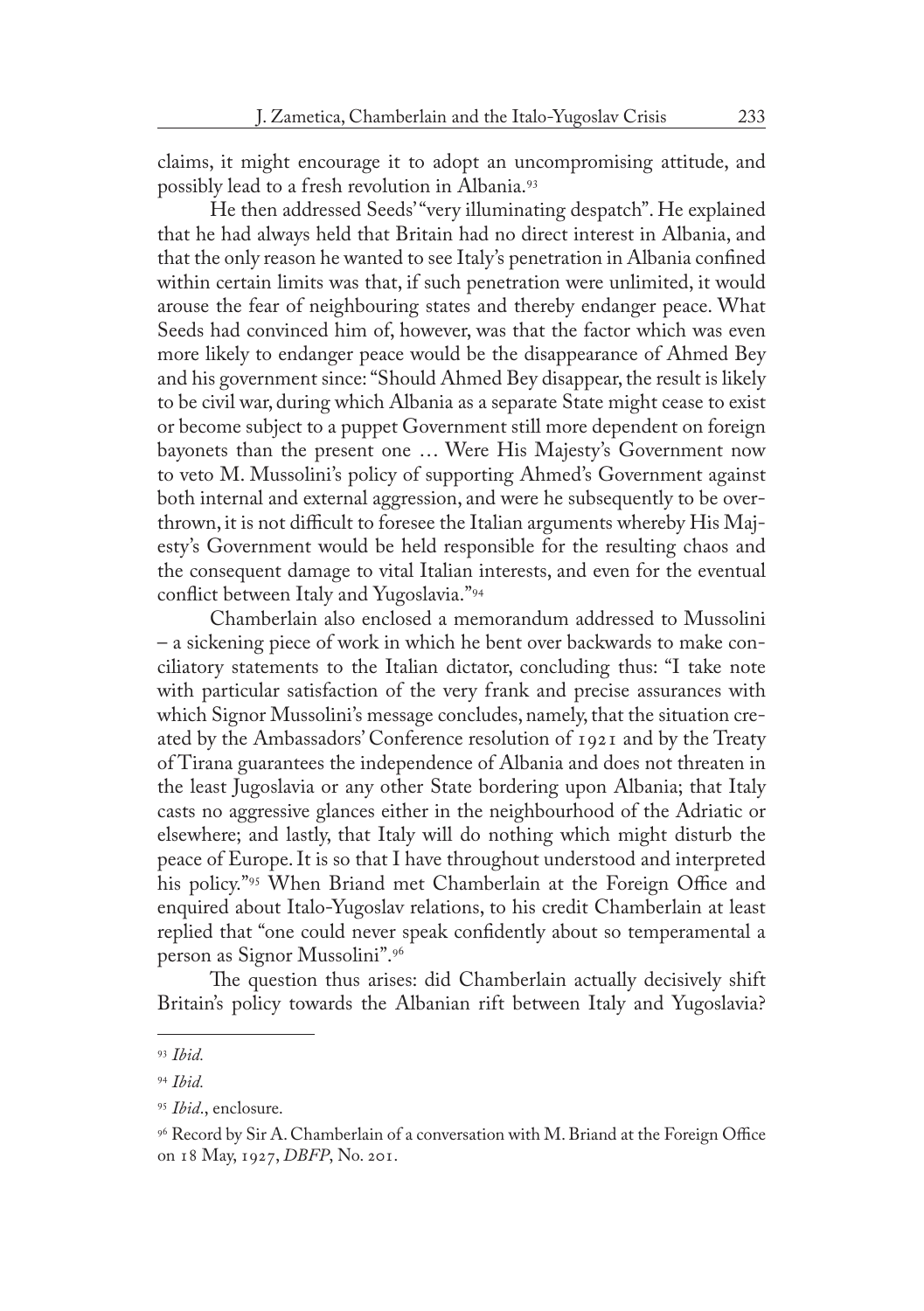And the answer, surely, is that he did not do so in any meaningful sense. As he and his diplomats kept endlessly repeating, Britain had no interest in Albania except to keep the country pacified lest Britain found itself involved in a crisis, or a conflict which served her no purpose whatsoever. Here, Britain was actually more suspicious of France with her Little Entente system than of Italy. And, if anything, as the records show, the Foreign Office was far more frequently backing Yugoslav complaints against Italy than the other way round. In this case at least, it was not the case what Professor Slobodan Jovanović told William Strang, the young British diplomat at Belgrade in the early 1920s: "No allied country, he said, had been more generously friendly to Jugoslavia than Great Britain, and no allied country politically so hostile."97 What so frightened Chamberlain in May 1927 was the possibility that Zogu could easily be removed, that no suitable replacement could be found for him, and that a Balkan conflagration could ensue, something which Britain absolutely wanted to avoid. This was sheer pragmatism on Britain's part, hardly a change of policy. It should be remembered that Britain's rejection of the Geneva Protocol in 1925 had created the essential basis for her postwar international behaviour: avoid all foreign commitments at all costs unless your own direct interests are under threat. And it is wrong to argue that the Treaty of Tirana was made possible by British acquiescence: "Having just blocked any substantial Italian gains at the expense of Ethiopia and Turkey, Britain was glad enough to allow Mussolini a little balm for his ego in Albania which, from 1921 on, had been recognized by the Conference of Ambassadors as a special Italian sphere of interest."98 Indeed, it was precisely the Treaty of Tirana which confirmed an already existing state of affairs between Italy and Albania, and British preoccupations in Ethiopia and Turkey had nothing to do with it: they were entirely separate issues with entirely separate possible consequences. Britain was an imperial power with vast interests in the Near and Middle East. She had had no pretensions in the Adriatic at least since the Napoleonic period.

And thus the almost hysterical Italo-Yugoslav crisis over Albania in the spring of 1927 soon petered out. Yugoslav-Albanian relations deteriorated further, with diplomatic relations being broken off in June 1927, only to be restored again in August.99 But Yugoslavia, economically and militarily far weaker than Italy, had long since lost Albania which now became Italy's satellite state in all but name, this being a state of affairs which in reality represented merely "a political technicality" at least since the Treaty

<sup>97</sup> Lord Strang, *Home and Abroad* (London: Andre Deutsch, 1956), 55.

<sup>98</sup> Marks, *The Illusion of Peace*, 87.

<sup>99</sup> See Mirko Avakumović, *Prekid i obnova diplomatskih odnosa između Kraljevine Srba, Hrvata i Slovenaca i Albanije 1927. godine* (Belgrade: Štamparija Privrednik, 1934).